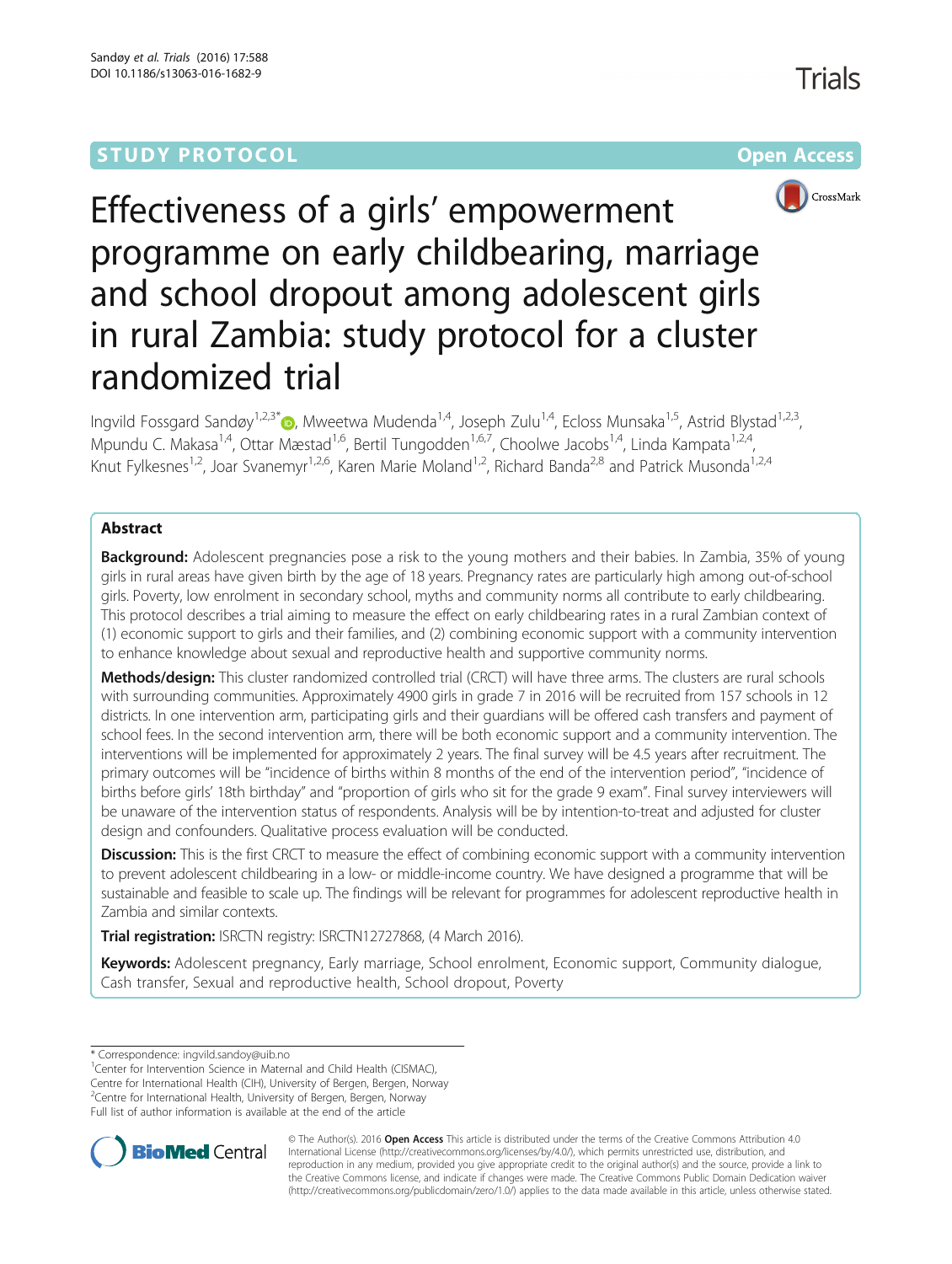## Background

Approximately 7.3 million girls below age 18 give birth in low- and middle-income countries (LMICs) every year [[1\]](#page-13-0). Maternal complications are estimated to be the fourth most common cause of death in girls aged 15–19 in LMICs [[2\]](#page-13-0), and the risks of prematurity and low birth weight are high in adolescent pregnancies [[3](#page-13-0)–[5](#page-13-0)], with consequent higher morbidity and mortality [\[4, 6](#page-13-0)–[10](#page-13-0)]. The younger the mother is, the higher is the risk of complications both for her and the child [\[3](#page-13-0)], and childbearing before age 16 is of particular concern [\[4, 6](#page-13-0)–[8\]](#page-13-0).

Early pregnancy is often associated with early marriage and school dropout, and poverty contributes to all three. Observational studies from low-income countries indicate that young women who quit school early are more likely to marry and become pregnant earlier than those who stay in school [[11](#page-13-0)–[15](#page-13-0)]. Increased schooling has also been associated with better health of women and their children [[16, 17\]](#page-13-0). In the last decades primary school enrolment has increased significantly in many poor countries. However, enrolment at secondary level is much lower than at primary level in most LMICs, particularly for girls [[18](#page-13-0)]. This may be due to limited availability of and longer distances to school, higher fees, or to early marriage or pregnancy. Moreover, there may be a preference to support boys' education rather than girls' [\[19](#page-13-0)]. In many societies marrying off a girl may be regarded as better to secure her future than schooling, and the bride-price paid to the girl's family may be an important source of income. Once a girl is married, she is expected to start childbearing. Moreover, where access to cash is severely limited, many unmarried adolescent girls engage in sexual relationships, even if not socially acceptable, to receive gifts and cash [[20](#page-13-0)–[22](#page-13-0)].

We did a systematic search<sup>1</sup> in 16 databases<sup>2</sup> for randomized controlled trials (RCTs) in LMICs that assessed interventions targeting adolescent childbearing and marriage. Recent systematic reviews on adolescent pregnancy [[23](#page-13-0), [24](#page-13-0)] and childbearing [[25](#page-14-0)] and early marriage [[26](#page-14-0), [27](#page-14-0)] were also examined for relevant original articles. We focused on trials that included girls younger than 18. Three trials examined the effects of support to girls to reduce the cost of schooling. In Kenya, girls provided with free school uniforms were less likely to drop out before completing primary school, and proxy reports by classmates indicated reduced risks of early marriage and childbearing [[28\]](#page-14-0). A trial in Zimbabwe found that a programme targeting orphan girls, offering payment of school fees and free uniform, led to an 80% reduction in school dropout, and 60% reduction in marriage rates in the next 2 years [[29\]](#page-14-0). A trial in Malawi found that payment of school fees combined with small cash transfers to adolescent girls and their families resulted in lower prevalence of human immunodeficiency virus

(HIV) and Herpes simplex virus type 2 (HSV-2) in the next 18 months among girls enrolled in school at baseline [[30](#page-14-0)]. The trial also found that unconditional cash transfers led to reduced marriage and pregnancy rates whereas no significant change was seen in these outcomes in the group provided with cash transfers conditional on school attendance [[31](#page-14-0)]. Quasi-experimental evaluations of unconditional and conditional cash transfer programmes in Kenya [\[32\]](#page-14-0), Pakistan, [\[33\]](#page-14-0) and Mexico [[34](#page-14-0)] have also found effects on adolescent childbearing and/or marriage. More recently, two RCTs on the effects of conditional cash transfer programmes on HIV have been conducted in South Africa [\[35\]](#page-14-0). They found no effect on HIV incidence [[22\]](#page-13-0). Thus effects of cash transfers appear to be context dependent [[24](#page-13-0)], and there is a need for further evaluations of such programmes in new settings, alone and in combination with other interventions [\[22\]](#page-13-0).

Comprehensive sexual and reproductive health education (CSRHE) programmes can equip adolescents with knowledge and skills to prevent unwanted pregnancy even if they are sexually active. Reviews of evaluations of sexual and reproductive health education programmes worldwide indicate that effective curricula are intensive [[36\]](#page-14-0), include student active teaching [\[37](#page-14-0)], and incorporate discussions around gender and power dynamics [[38\]](#page-14-0). Our systematic literature review of RCTs identified five cluster randomized controlled trials (CRCTs) from LMICs that studied the impact of sexual and reproductive health (SRH) education programmes on early childbearing and marriage. The findings were mixed: a CRCT in Kenya found that pupils exposed to a curriculum informing them of the higher risk of HIV infection associated with having older sexual partners, had 28% lower pregnancy rates 12 months later [\[39](#page-14-0)], whereas training of teachers in the national HIV/AIDS curriculum promoting sexual abstinence until marriage, indicated no effect on adolescent childbearing after 2, 3, 5 and 7 years [\[28, 39, 40](#page-14-0)]. This is in line with a systematic review of randomized studies assessing abstinenceonly programmes in the US, finding no protective effects on self-reported sexual behaviour, sexually transmitted infection (STI) diagnosis, or pregnancies [[41](#page-14-0)]. In Uganda, a CRCT assessing a combination of a life skills programme (which included comprehensive sexual and reproductive health education) and vocational skills training, found lower probability of adolescent girls in the intervention arm having children after 2 years compared to the control [[42](#page-14-0)]. In South Africa, a CRCT evaluated the impact of a 50-hour interactive HIV prevention programme focusing on SRH and gender relations was evaluated. The intervention was delivered over 8 weeks to girls and boys (in- and out-of-school) aged 16–19. After 2 years the proportion of girls who were pregnant tended to be higher in the intervention arm (OR 1.45; 0.92–2.28), there was no difference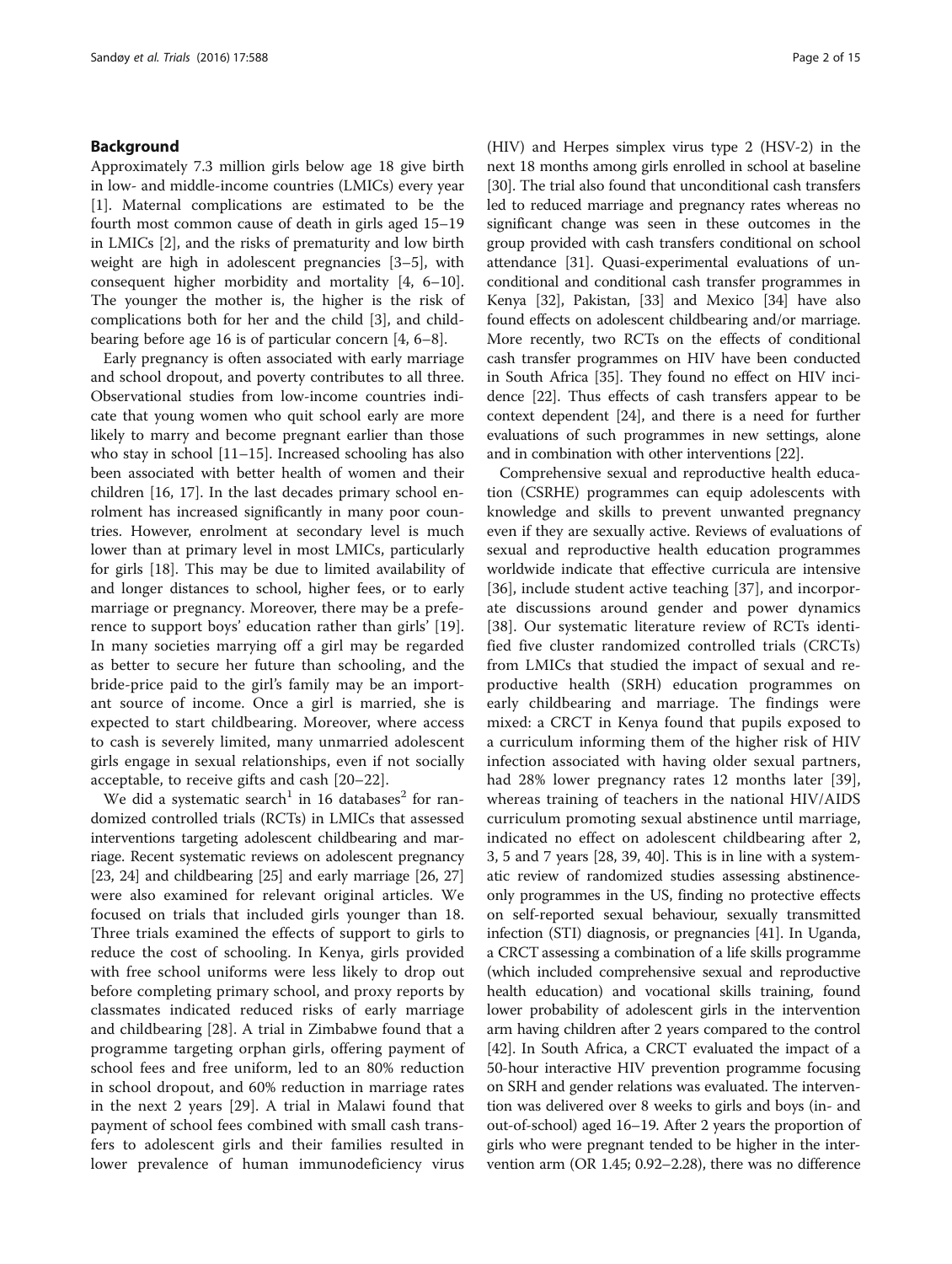in HIV incidence between the two arms, whereas the HSV-2 incidence was 33% lower in the intervention than control group [\[43\]](#page-14-0). Another CRCT in South Africa studied a comprehensive teenage pregnancy prevention programme with 12 weekly sessions among pupils in grade 8 and found no impact on pregnancy rates after 8 months [\[44\]](#page-14-0). In Tanzania, a CRCT examined the effects of an intervention with the following four components: (1) a teacher-led, SRH school programme in grades 5–7; (2) training and supervision of health workers in youthfriendly health services; (3) community-based condom promotion and distribution by adolescents; and (4) 1 week mobilization in each community and annual youth health weeks. An evaluation 3 years after the start of the intervention found effects on SRH knowledge and selfreported condom use among the youths, but no impact on the incidence of HIV, HSV-2 or pregnancy despite high coverage and high quality of the implementation [[45](#page-14-0)]. Qualitative evaluation during the first years of the intervention indicated that adolescents found it difficult to use the new knowledge and skills because of attitudes and practices in the community. The authors suggest this may imply that SRH education may not be effective on its own, but needs to be combined with efforts to "address broader sexual norms" and future aspirations [\[46](#page-14-0)–[48](#page-14-0)].

The need to find ways to prevent early marriage and pregnancy is high on the political agenda in Zambia. As many as 35% of young rural 18-year-old girls have given birth, and the median age at marriage was 18 years in 2013/2014 [[49\]](#page-14-0). According to the 2010 Zambia Census of Population and Housing (ZCPH), the pregnancyrelated mortality ratio among girls aged 15–19 years is 80% higher than among those aged 20–24 [\[50\]](#page-14-0). Adolescent childbearing rates are much higher in rural than urban areas, and higher among girls who are out-of-school compared to those still attending (36% vs 5% at age 17 in rural areas) (unpublished data from 2010 ZCPH).

In preparation for this trial, we conducted formative research to explore contributors to early childbearing, marriage and school dropout. In-depth interviews (IDIs) and focus group discussions (FGDs) were conducted with girls, parents, teachers, health workers and community leaders in December 2014 and January 2015. Poverty was raised as a primary reason for early childbearing, early marriage and school dropout; girls mentioned a desire for gifts/money as an important reason for engaging in sexual relations; and parents put pressure on their daughters to get married to secure their daughters economically and to obtain the bride price. Moreover, many families could not afford uniforms or school fees at secondary school level. Other factors leading to early pregnancy were misconceptions linked to contraception, e.g. that girls could end up as infertile if they use hormonal contraception before their first pregnancy, social barriers to seeking contraception, and school dropout. Girls who have dropped out of school were regarded as ready for marriage after menarche. The SRH curriculum in Zambian schools is comprehensive on paper [\[51\]](#page-14-0), but the interviews with teachers indicated that in practice a high proportion of them tend to focus on sexual abstinence as the only way to avoid pregnancy or sexually transmitted infections (STIs), including HIV. Hence misconceptions about modern contraceptives can prevail. Pregnancy was also described as leading to school dropout and marriage, although some girls reenter school after having given birth.

Since early pregnancy and marriage in Zambia have multiple causes, our contextual assessment implies that it is likely that a programme that targets several contributing factors will have a greater effect than a single focus intervention. This is in line with the existing literature, which has increasingly recognized that multicomponent interventions are needed to achieve a substantial impact on complex issues such as adolescent childbearing, early marriage and school dropout [[52](#page-14-0)–[55](#page-14-0)]. Further, as long as a high proportion of girls never enrol in secondary school, preventing early marriage and childbearing also needs to reach out-ofschool girls. Informed by our literature review, the formative research, discussions with key stakeholders such as the Ministry of General Education (MoGE), the Ministry of Community Development and Mother and Child Health (MCDMCH) and local stakeholders, we developed an intervention package that targets what we identified as the main causes of early pregnancy: (1) an economic component targeting poverty and school dropout, with the aim to increase school attendance and secondary school enrolment, and to reduce parental pressure for early marriage and girls' dependence on having a boyfriend to receive basic goods; and (2) a community component, including a youth club, that aims to enhance SRH knowledge and skills, and perceived supportive community norms regarding pursuit of education and postponement of pregnancy and marriage. Our hypothesis is that the timing of support is important, and payment of school fees, which reduces the cost of schooling, may be decisive at stages when children approach transition points in the education system, e.g. between primary and secondary school, when costs would otherwise increase.

#### **Objectives**

Primary objectives:

- 1. To measure the effectiveness of a combined economic and community intervention on childbearing within 8 months of the end of the intervention period.
- 2. To measure the effectiveness of economic support alone and of a combined economic and community intervention on childbearing before the 18th birthday among girls.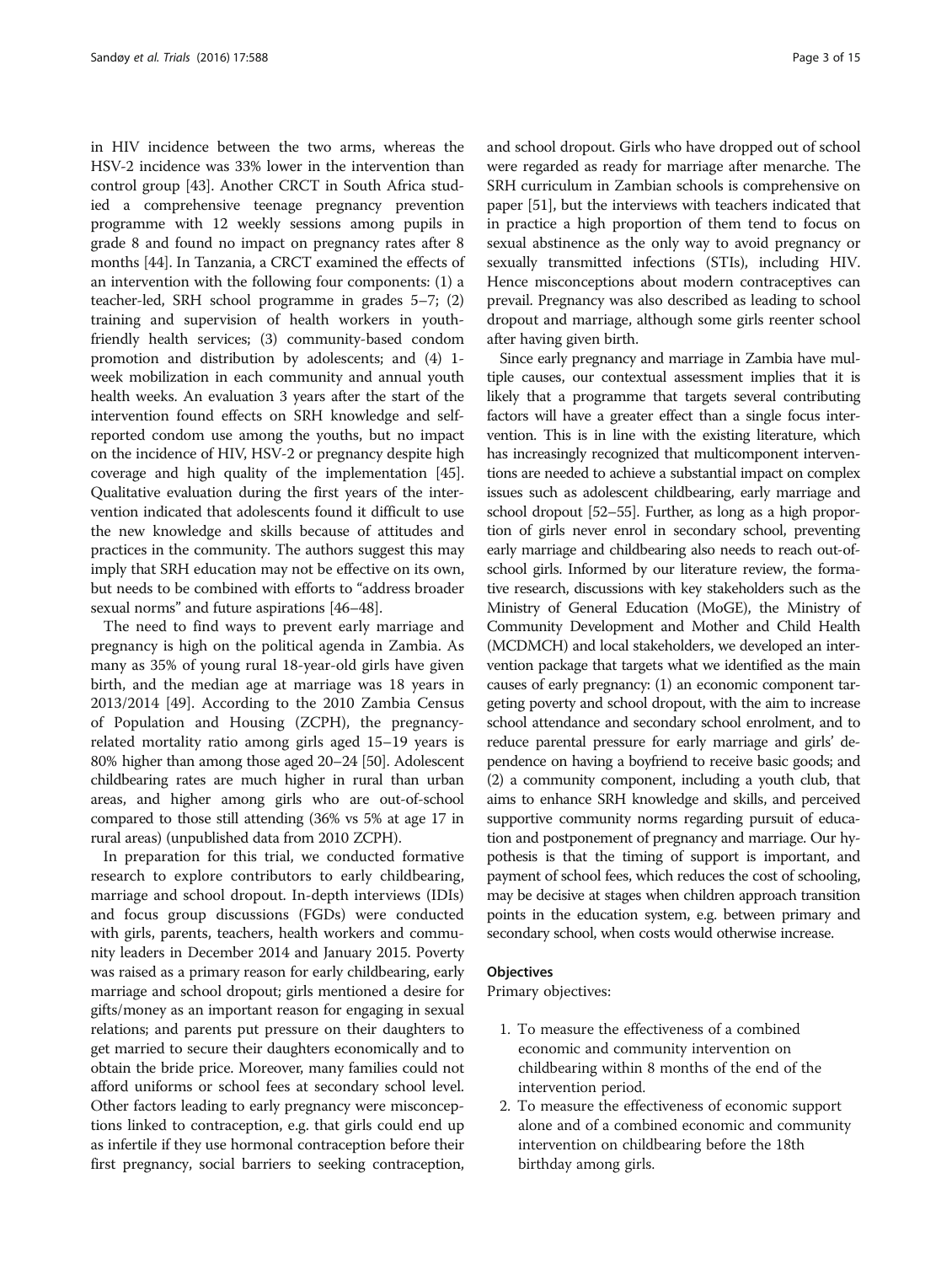3. To measure the effectiveness of economic support alone and of a combined economic and community intervention on the proportion of girls who sit for the grade 9 exam.

## Secondary objectives:

To measure the effectiveness among girls of economic support alone and of a combined economic and community intervention on:

- 1. Pregnancy and childbearing within 2 years of the end of the intervention period
- 2. Pregnancy and childbearing before the 16th birthday
- 3. Pregnancy before the 18th birthday
- 4. Marriage before the 16th and 18th birthday
- 5. Socioeconomic inequality in childbearing and marriage before the 18th birthday
- 6. Enrolment in grade 8 and 10, school attendance, and grade 9 exam scores
- 7. Socioeconomic inequality in participation in the grade 9 exam
- 8. Knowledge and experiences related to sexual and reproductive health, including modern contraceptives
- 9. Attitudes and perceived community norms related to: the value of educating girls, early marriage, modern contraceptive use, and adolescent pregnancy
- 10.Employment status

## Methods

## Study design

The intervention packages will be examined in a cluster randomized controlled trial with two intervention arms and one control arm (Fig. [1](#page-4-0)). The randomization units will be basic schools and their surrounding communities. (Basic schools offer grades 1–9. Primary school in Zambia comprises grade 1–7 and grades 8 and 9 are referred to as junior secondary school.) The selected schools are at least 8 km apart from each other.

## Study setting and participant population

The participants will be girls enrolled in grade 7 in 2016 in rural basic schools in 12 districts in Zambia: Kalomo, Choma, Pemba, Monze, Mazabuka, Chikankata, Chisamba, Chibombo, Kabwe, Kapiri Mposhi, Mkushi, and Luano. These districts were selected as they have medium school dropout rates, and adolescent marriage and childbearing are common. All girls enrolled in grade 7, including anyone who is already married or has children, will be eligible to participate. Girls who drop out of school after they have been recruited will still be followed up and can continue to receive the interventions.

## Community sensitization and acceptance

To achieve community acceptance, chiefs, headmen, religious - and informal - leaders, headmasters and Parent Teacher Association (PTA) committee members were oriented and asked to support the trial activities before the recruitment was initiated. Local radio has also been used for community sensitization. Communities and schools were informed that any individual school in which > 15% of the girls did not assent would not be included in the trial.

## Interventions

The interventions will be launched in September 2016 and will last for 27 months, until November 2018 (the end of the academic year when the girls who attend school are expected to complete grade 9). The intervention may be extended one more year, given supplementary funding. In all the study arms, girls will be offered writing materials (exercise books, pencils and pens) as an incentive to participate. Apart from this, only standard school and health services will be offered in the control arm.

### Economic support

In the intervention arms, girls and their parents/guardians will be offered economic support, consisting of a monthly cash transfer for the girl (ZMW 30), an annual cash grant to her parents/guardians (ZMW 350/year) and payment of school fees for girls who enrol in grade 8 and 9 (up to ZMW 500 per term). The support package targets the key actors in the decisions leading to early pregnancy and marriage. Cash transfers target the poverty dimension, by making it somewhat less urgent for the guardians that the girl gets married and for the girl to receive gifts from a boyfriend.

The payment of school fees will be made directly to the school bank account for girls who get a place in grade 8 and 9. The money for the girls and the guardians will be disbursed by a cash transfer committee consisting of a teacher and two parents from the PTA committee. At least two of the cash transfer committee members will be present during disbursement to witness that the right persons receive the cash. Girls will also be asked in every follow-up contact how much money they have received, and all participants will be encouraged to contact the study team if they do not receive the right amount.

There will be no age limit for the economic support for girls who are in school, but for girls who drop out of school, it will stop after the 18th birthday. The economic support will also be discontinued for girls who do not participate in the follow-up contacts.

## Community dialogue

The second intervention arm will combine the economic support with a community-oriented intervention consisting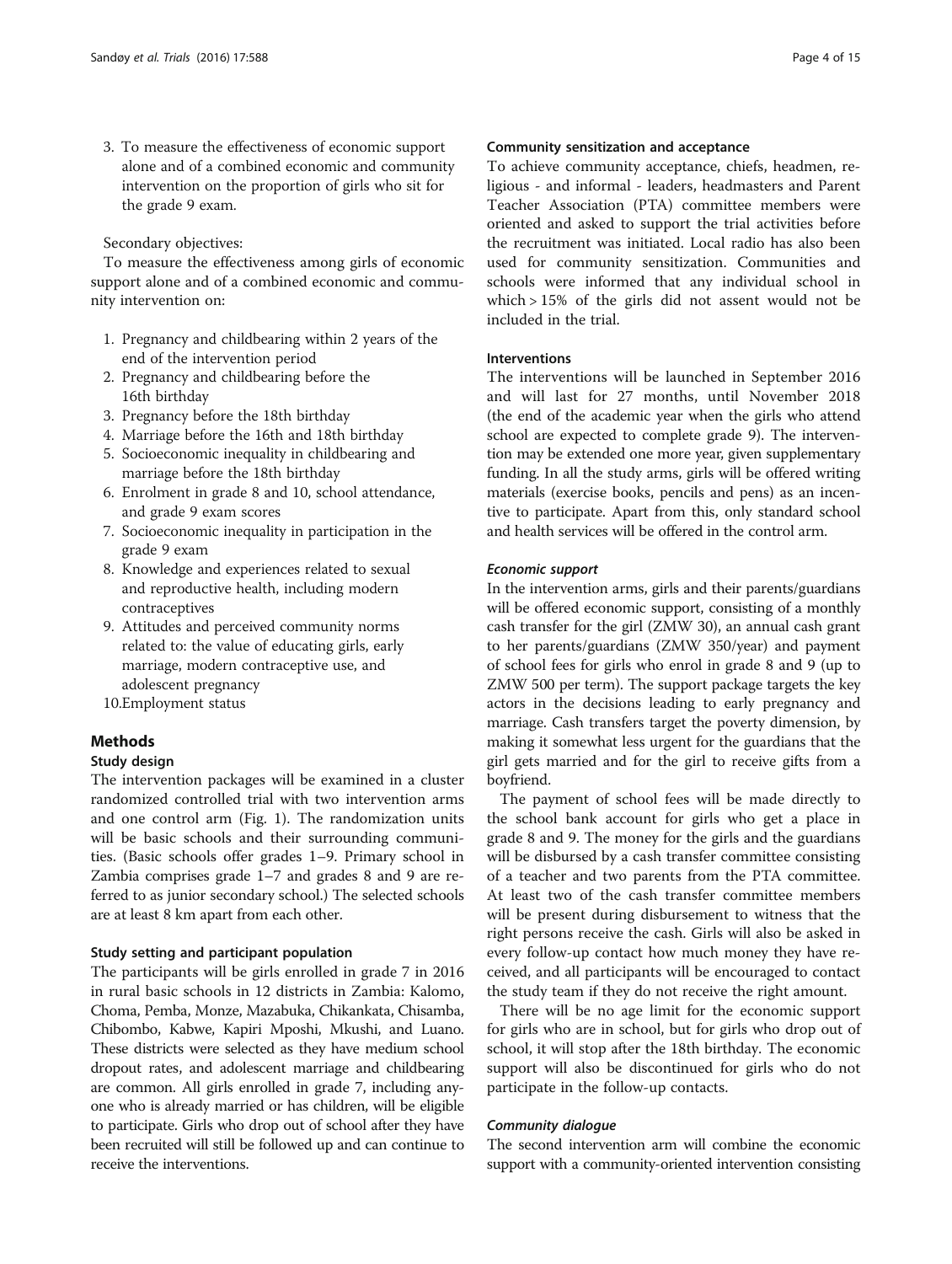<span id="page-4-0"></span>

of (1) community and parent meetings employing a community dialogue approach in promoting supportive community norms around education for girls and postponement of early marriage and early childbearing; and (2) establishment of youth clubs in order to provide comprehensive sexual and reproductive health education among in- and out-of-school adolescent girls and boys.

Girls participating in the trial and boys who attend grade 7 in 2016 in the randomly selected schools will be invited to participate in a youth club every fortnight during the school terms, and they will all be welcome to continue in the youth club even if they quit school. The meetings will include interactive discussions on education, early marriage, the risks of early pregnancy, gender roles, and sexual and reproductive health, including myths around modern contraceptives. We will test a model where a teacher is linked with a community health assistant (CHAs) or a community health worker (CHW) to run the youth club together. Meetings will be held to inform parents about the content of the youth club sessions. Before the intervention is launched, the selected teachers and CHAs/CHWs will be given a 5-day training which will focus on the SRH curriculum, facilitation techniques and approaches to community mobilization. Refresher training will be held halfway during the intervention period. In addition, orientation meetings will be held to inform other healthcare workers in the catchment area of the schools about the project and the importance of providing youth-friendly health services.

For each combined intervention cluster, two young (<20 years) unmarried women from the local community will be selected as youth peer educators. The role of the peer educators will be to mobilize girls and boys to come to youth club meetings.

Meetings with the community at large will be organized bimonthly. These meetings will be conducted using a dialogue approach [[56](#page-14-0)] and will discuss topics such as the value of education, and the risks and benefits of early childbearing. Films or role plays will be used to start discussions.

#### **Outcomes**

The outcomes, measurement tools, measurement times and validation tools are listed in Table [1](#page-5-0).

#### Sample size

We used PASS 14 (NCSS Statistical Software, Kaysville, UT, USA) to calculate sample size required for a cluster randomized trial with the primary outcomes "incidence of births within 8 months of the end of the intervention period", "incidence of births before girls' 18th birthday" and "proportion of girls who sit for the grade 9 exam".

We used the 2010 census estimates of the percentages reporting ever giving birth in the study districts to estimate the incidence of childbearing in the control arm: 2% at the average age of 14.5 years, 4% at 15.5 years, 9.5% at 16.5 years, 22% at 17.5 years, and 35% at 18.5 years. The interventions will not affect childbearing until approximately 9 months after the start of the intervention, when the average age will be 15. We assume that 3% of the girls will have given birth before any effects of the interventions can be seen. The other assumptions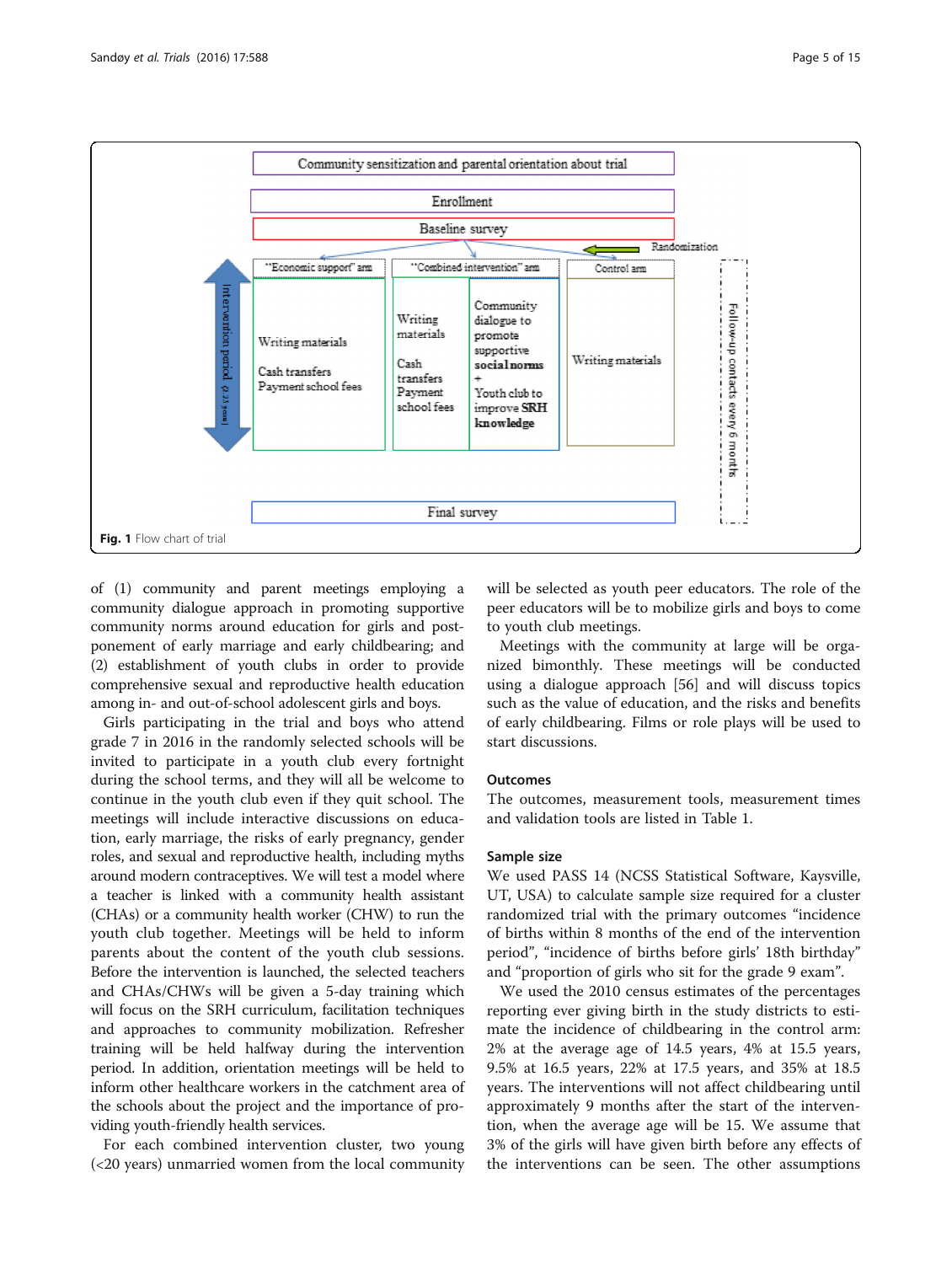## <span id="page-5-0"></span>Table 1 Outcomes, measurement tools, measurement times and validation tools

|                   |                                                                                                              | Measurement tool                                                           | Months from recruitment Validation<br>to measurement |                                                                                                       |
|-------------------|--------------------------------------------------------------------------------------------------------------|----------------------------------------------------------------------------|------------------------------------------------------|-------------------------------------------------------------------------------------------------------|
|                   | Primary outcomes measures Incidence of births within 8 months<br>of the end of the intervention period       | Follow-up contact<br>questionnaire (FupQ)                                  | $42 - 44$                                            | FinQ 54-56 months<br>after recruitment                                                                |
|                   | Incidence of births before girls' 18th birthday                                                              | Final questionnaire (FinQ)                                                 | 54-56                                                |                                                                                                       |
|                   | Proportion of girls who sit for the<br>grade 9 exam                                                          | FinQ                                                                       | $54 - 56$                                            | Exam registers from District<br>Education Board Secretary<br>(DEBS) 54-56 months<br>after recruitment |
| Secondary outcome | Pregnancy and childbearing                                                                                   |                                                                            |                                                      |                                                                                                       |
| measures          | Incidence of pregnancies among<br>girls within 2 years of the end of<br>the intervention period              | FinQ                                                                       | $54 - 56$                                            |                                                                                                       |
|                   | Incidence of births among girls<br>within 2 years of the end of the<br>intervention period                   | FinQ                                                                       | $54 - 56$                                            |                                                                                                       |
|                   | Incidence of pregnancies before<br>girls' 16th birthday                                                      | FinQ                                                                       | 54-56                                                | FupQ 24-48 months<br>after recruitment                                                                |
|                   | Incidence of births before girls'<br>16th birthday                                                           | FinQ                                                                       | $54 - 56$                                            | FupQ 24-48 months<br>after recruitment                                                                |
|                   | Incidence of pregnancies before<br>girls' 18th birthday                                                      | FinQ                                                                       | $54 - 56$                                            |                                                                                                       |
|                   | Socioeconomic inequality in proportion<br>of girls who have given birth before<br>their 18th birthday        | FinQ                                                                       | $54 - 56$                                            |                                                                                                       |
|                   | Marriage                                                                                                     |                                                                            |                                                      |                                                                                                       |
|                   | Proportion of girls that are married<br>and/or cohabiting before their<br>16th birthday                      | FinQ                                                                       | $54 - 56$                                            | FupQ 6-48 months after<br>recruitment                                                                 |
|                   | Proportion of girls that are married<br>and/or cohabiting before their<br>18th birthday                      | FinQ                                                                       | 54-56                                                |                                                                                                       |
|                   | Socioeconomic inequality in proportion<br>of girls that are married/cohabiting<br>before their 18th birthday | FinQ                                                                       | $54 - 56$                                            |                                                                                                       |
|                   | School-related                                                                                               |                                                                            |                                                      |                                                                                                       |
|                   | Proportion of girls who enrol in grade 8                                                                     | FupQ                                                                       | $12 - 14$                                            | School registers                                                                                      |
|                   | Socioeconomic inequality in participation FinQ<br>in the grade 9 exam among girls                            |                                                                            | $54 - 56$                                            | Exam registers December<br>2018 and 2020                                                              |
|                   | Proportion of girls who enrol in grade 10 FupQ                                                               |                                                                            | $36 - 38$                                            | School registers                                                                                      |
|                   | Average examination scores of girls<br>from grade 9 in English, mathematics<br>and science                   | Exam results from District Dec 2018<br>Education Board Secretary<br>(DEBS) |                                                      |                                                                                                       |
|                   | School attendance of girls in grade 8                                                                        | School registers                                                           | Dec 2018                                             | FupQ 12-14, and 18-20<br>months after recruitment                                                     |
|                   | School attendance of girls in grade 9                                                                        | School registers                                                           | Dec 2018                                             | FupQ 24-26 and 30-32<br>months after recruitment                                                      |
|                   | Other reproductive health outcomes                                                                           |                                                                            |                                                      |                                                                                                       |
|                   | Proportion of adolescent girls who have<br>been sexually active in last 4 weeks                              | FupQ                                                                       | $30 - 32$                                            |                                                                                                       |
|                   | Proportion of adolescent girls currently<br>using modern contraceptives                                      | FupQ                                                                       | $30 - 32$                                            |                                                                                                       |
|                   | Knowledge of modern contraceptives<br>among adolescent girls                                                 | FupQ                                                                       | $30 - 32$                                            |                                                                                                       |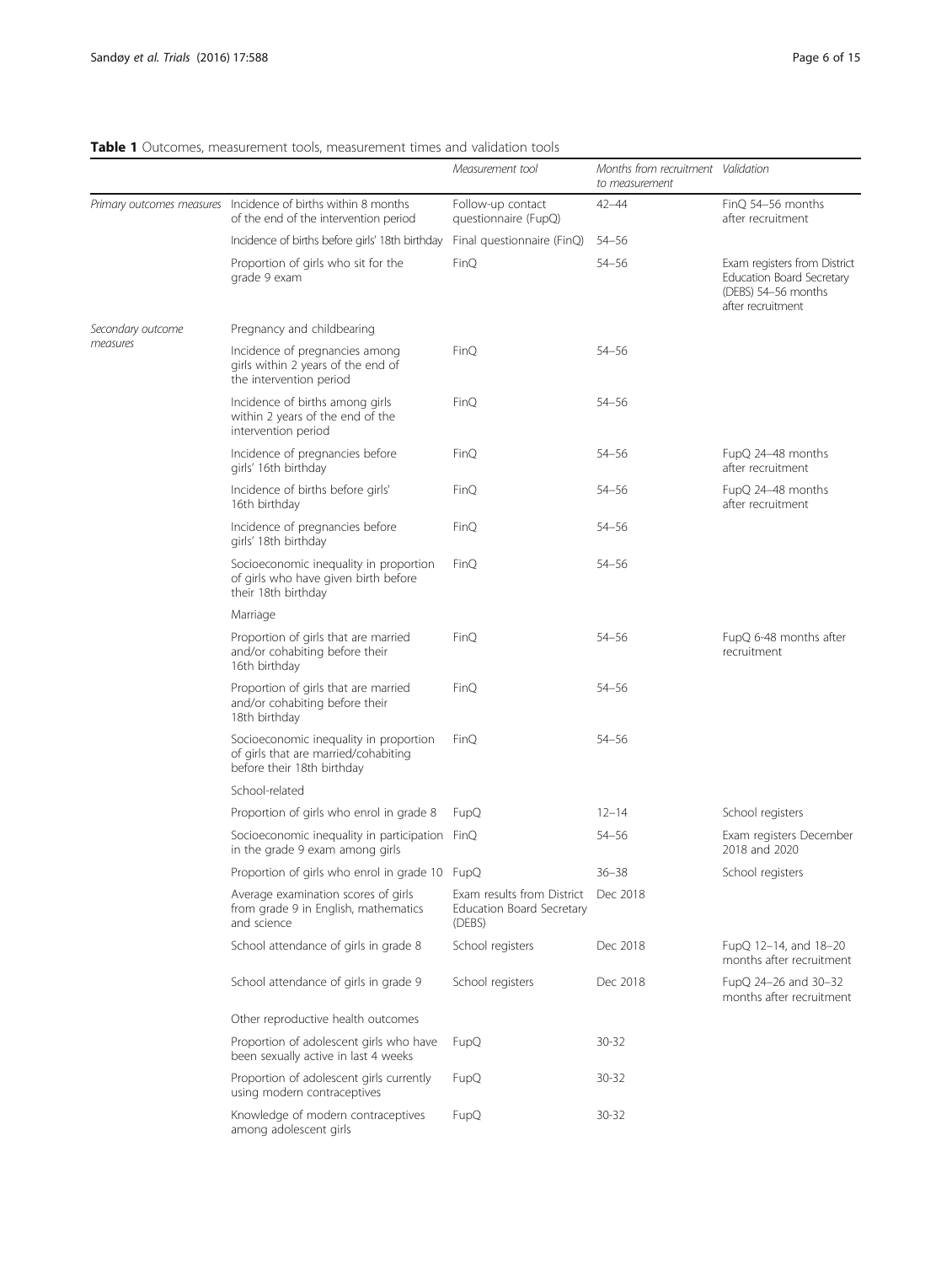| Perceived community norms                                                                           |      |           |
|-----------------------------------------------------------------------------------------------------|------|-----------|
| Perceived community norms regarding<br>modern contraceptive use among<br>unmarried adolescent girls | FupQ | $30 - 32$ |
| Perceived community norms regarding<br>early marriage among girls                                   | FupQ | $30 - 32$ |
| Perceived community norms regarding<br>adolescent pregnancy among girls                             | FupQ | $30 - 32$ |
| Perceived community norms regarding<br>education among girls                                        | FupQ | $30 - 32$ |
| Other                                                                                               |      |           |
| Proportion of girls currently employed<br>or self-employed                                          | FinO | $54 - 56$ |
|                                                                                                     |      |           |

Table 1 Outcomes, measurement tools, measurement times and validation tools (Continued)

for the sample sizes required to detect differences for the primary outcomes "incidence of births before girls' 18th birthday" and "incidence of births within 8 months of the end of the intervention period" are presented in Tables 2 and [3](#page-7-0). We find (using twosided tests) that with 63 clusters in each of the intervention arms and 31 in the control arm we will have 70% power to detect the assumed difference between the economic and the combined interventions, 80%

power for the comparison of the economic intervention versus the control arm, and > 95% power to detect the assumed difference between the combined intervention versus the control arm for the outcome "incidence of births before girls' 18th birthday". For the outcome "incidence of births within 8 months of the end of the intervention period" we will have > 90% power for the comparison of the combined intervention versus the control group.

Table 2 Assumptions for sample size required to measure the primary outcome "incidence of births before girls' 18th birthday"

| Parameter                                                                   | Assumed level Comment |                                                                                                                                                                                                                                                                                                      |
|-----------------------------------------------------------------------------|-----------------------|------------------------------------------------------------------------------------------------------------------------------------------------------------------------------------------------------------------------------------------------------------------------------------------------------|
| Incidence of births before girls' 18th birthday                             | 0.08                  | We assume that 27% of girls in the control arm will have given<br>birth before their 18th birthday. This corresponds to an average<br>incidence rate of $(27\% -3\%) = 8\%$ per year over the average 3-year<br>period (from the time the average age is 15).                                        |
| Effectiveness of combined intervention vs control                           | $-40%$                | i.e. the incidence in combined intervention arm assumed to be<br>0.048                                                                                                                                                                                                                               |
| Effectiveness (i.e. (1-RR) $\times$ 100 of economic intervention vs control | $-25%$                | i.e. the incidence in economic intervention arm assumed to be 0.06                                                                                                                                                                                                                                   |
| Effectiveness of combined intervention vs economic<br>intervention          | $-20%$                | The combined intervention will offer [1-(0.0.048/0.06)], i.e. 20% more<br>relative protection than the economic intervention alone.                                                                                                                                                                  |
| Cluster size                                                                | 28                    | Average number of girls in grade 7 in the selected schools is 31.<br>If we assume that up to 10% may be lost to follow-up by the time<br>of measuring the outcome, the average cluster size will be 28                                                                                               |
| Person years per cluster                                                    | 84                    | If 28 participants are followed up for 3 years on average,<br>person years per cluster are 84.                                                                                                                                                                                                       |
| К                                                                           | 0.15                  | The ICC was 0.00737 for "ever pregnant" after the intervention period<br>in the cash transfer trial in Malawi (estimate obtained from Sarah Baird).<br>This corresponds to $k = 0.15$ when the total proportion who have<br>given birth by this time is 0.27.                                        |
| $Z_1$                                                                       | 1.96                  |                                                                                                                                                                                                                                                                                                      |
| Power for comparison of economic intervention vs<br>combined intervention   | 70%                   | We need 63 clusters in each of the intervention arms to have 70%<br>power to detect the assumed difference                                                                                                                                                                                           |
| Power for comparison of economic intervention vs control                    | 80%                   | We need 39 clusters in each arm to have 80% power to detect the<br>assumed difference. The PASS power calculator for incidence rates<br>does not allow for unequal trial arms, but the PASS function for<br>proportions indicates that 63 economic and 31 control will give<br>slightly higher power |
| Power for comparison of combined intervention vs control                    | >95%                  | We need 23 clusters in each arm to have 95% power to detect the<br>assumed difference.                                                                                                                                                                                                               |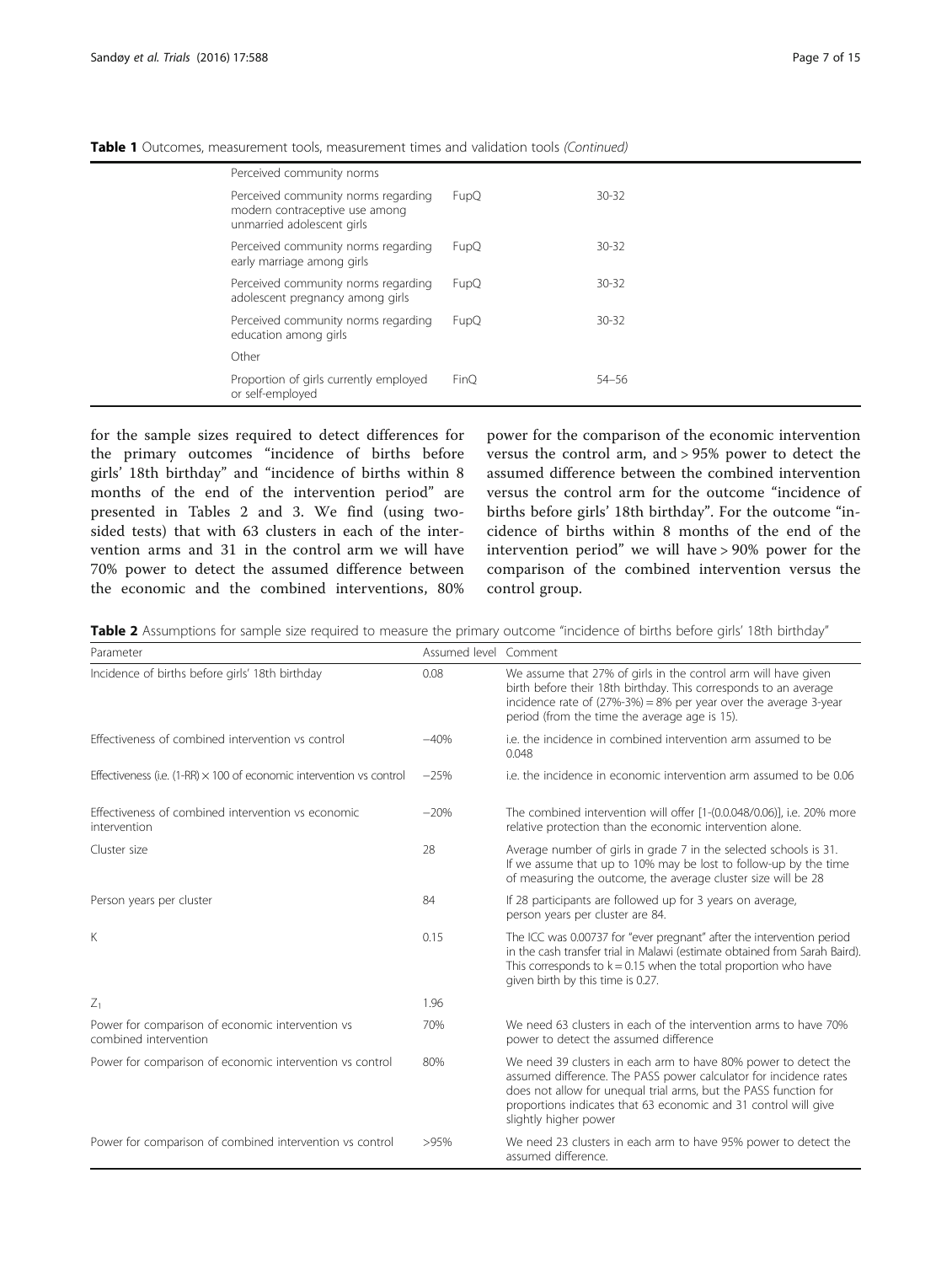| Parameter                                                   | Assumed level Comment |                                                                                                                                                                                                                                                                  |
|-------------------------------------------------------------|-----------------------|------------------------------------------------------------------------------------------------------------------------------------------------------------------------------------------------------------------------------------------------------------------|
| Incidence of births in control group                        | 0.06                  | Eight months after the end of the intervention period<br>the girls will be on average 17.1 years and we assume<br>that 15% of them will have given birth. This corresponds<br>to an average incidence rate of $(15\% - 3\%)/2 = 6\%$ over<br>this 2-year period. |
| Effectiveness of combined intervention vs<br>control        | $-40%$                | i.e. incidence in combined intervention arm assumed<br>to be 0.036                                                                                                                                                                                               |
| Cluster size                                                | 28                    | See assumptions for the outcome "incidence of births before<br>girls' 18th birthday"                                                                                                                                                                             |
| Person years per cluster                                    | 56                    | If 28 participants are followed up for 2 years, there will be<br>56 person years                                                                                                                                                                                 |
| k<br>0.20                                                   |                       | The ICC was 0.00737 for "ever pregnant" after the intervention period in the cash transfer<br>trial in Malawi. This corresponds to $k = 0.20$ when the total<br>proportion who have given birth by this time is 0.15                                             |
| $Z_1$ (acceptable alpha error level)                        | 1.96                  |                                                                                                                                                                                                                                                                  |
| Power for comparison of combined<br>intervention vs control | 90%                   | We need 36 combined clusters vs 36 control clusters to have 90%<br>power detect the assumed difference. The PASS function for<br>proportions indicates that with 63 combined clusters, we will have<br>> 90% power with 30 control clusters.                     |

<span id="page-7-0"></span>Table 3 Assumptions for sample size required to measure the primary outcome "incidence of births within 8 months of the end of the intervention period"

The percentage of girls enrolled in grade 7 who sat for the grade 9 exam was approximately 50% in 2012. In 2015 the Ministry of General Education (MoGE) removed the previous entry requirements for grade 8 in Central province and all pupils who sit for the grade 7 exam in Chibombo, Chisamba, Kapiri Mposhi, Kabwe, Mkushi and Luano will be admitted to grade 8. To be enrolled they will have to pay school fees. The percentage who enrols in grade 8 is very likely to increase due to this policy change. This policy has not been introduced in Southern province (where the districts Kalomo, Choma, Pemba, Monze, Mazabuka and Chikankata are located). We have assumed that the percentage will be 70% overall in the control arm. See Table [4](#page-8-0) for the other assumptions. With 30 clusters in each arm, we will have 95% power or more for each of the three comparisons.

Taking the largest of these sample sizes, we need 63 clusters in each of the intervention arms. Since we expect larger differences between each of the intervention arms and the control arm than between the two intervention arms themselves we can reduce the total number of clusters by allowing for a lower sample size in the control arm. Thus we will include at least 63 economic intervention clusters, 63 combined intervention clusters and 31 control clusters, i.e. 157 clusters with a total of  $31 \times 157 = 4867$  or approximately 4900 girls.

## Recruitment

The recruitment started in March and will be completed in July 2016 (Fig. [2](#page-8-0): SPIRIT figure). The parents/guardians of girls in grade 7 are invited to an information meeting. If their daughter is  $<$  18 years, they are asked to give consent to her participation in the trial (Additional file [1\)](#page-12-0). After the consent is obtained, girls are informed and asked to assent by a research assistant (Additional file [2\)](#page-12-0). Any girl aged  $\geq$  18 years is informed directly and asked to consent (Additional file [3](#page-12-0)). Those who consent/assent and participate in the baseline survey interview are enrolled.

#### Randomization and masking

Randomization will take place in July 2016, after recruitment is completed. We will organize six randomization ceremonies, each for two districts, where the schools will be stratified by district and randomly allocated to the three arms. Before each ceremony, 1000 allocations will be computer-generated by an independent scientist from the Centre for Interventions Science in Maternal and Child health (CISMAC), and each allocation will be numbered. Officials from the study districts, chiefs, head teachers and PTA members of the trial schools will be invited to be present. Community members will be welcome too. Tickets with numbers corresponding to a specific allocation will be drawn from a box.

There will be no blinding of participants, but the team doing the final survey will be independent from the intervention delivery and they will be unaware of the intervention status of respondents. Biannual follow-up contacts with the participants and the final surveys will be conducted by research assistants who are independent from the intervention implementation team.

## Data collection

All the tools have been translated to Tonga, Nyanja, Bemba and Lenje, the major local languages in the study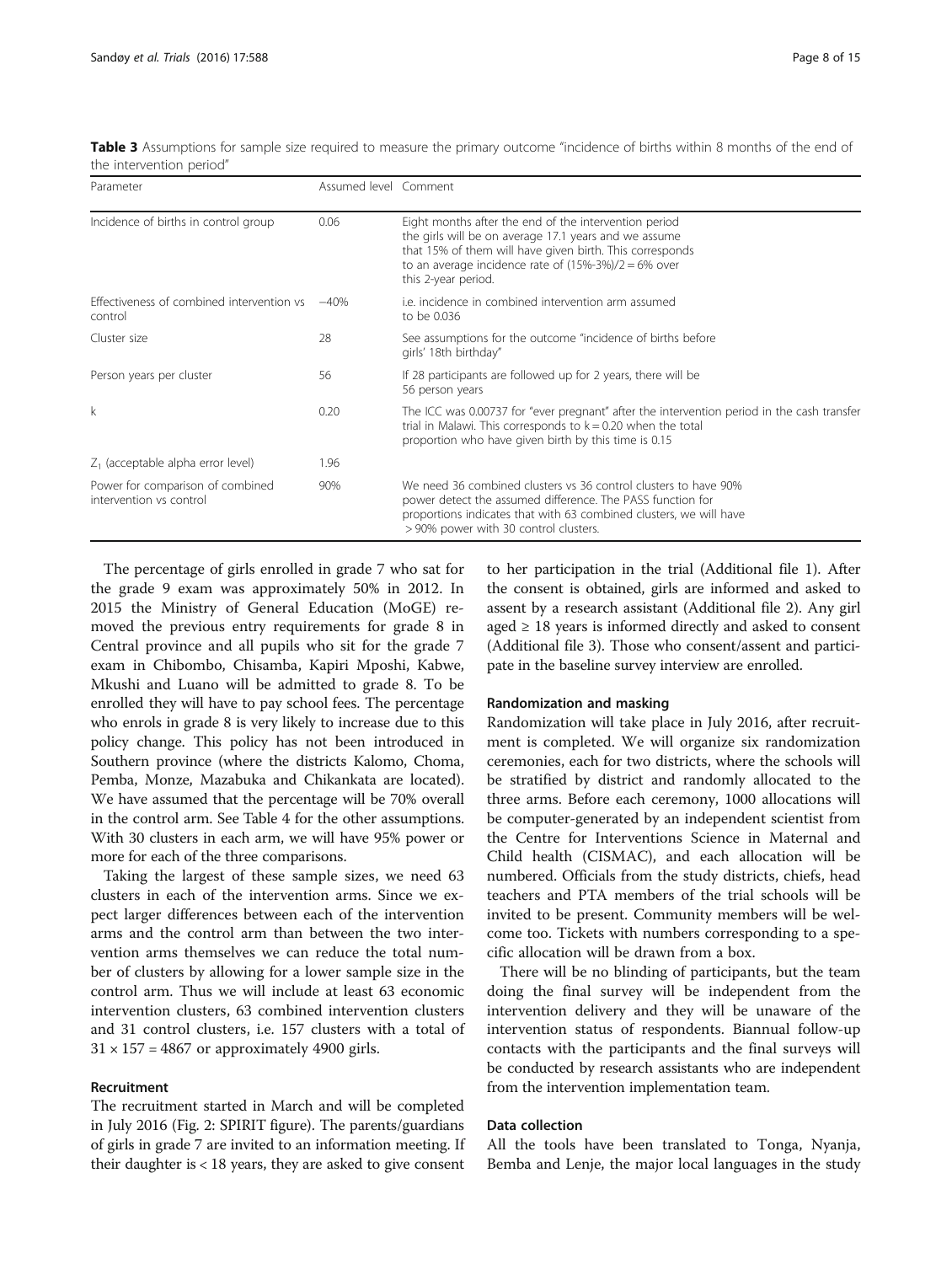<span id="page-8-0"></span>Table 4 Assumptions for sample size required to measure the primary outcome "proportion of girls who sit for the grade 9 exam"

| Parameter                                                                   | Assumed level | Comment                                                                                                                                     |
|-----------------------------------------------------------------------------|---------------|---------------------------------------------------------------------------------------------------------------------------------------------|
| Proportion of girls who sit for the grade 9 exam in control arm             | 0.70          |                                                                                                                                             |
| Effectiveness of combined intervention vs control                           | $+26.5%$      | i.e. proportion completing in combined intervention<br>arm assumed to be 0.886                                                              |
| Effectiveness (i.e. (1-RR) $\times$ 100 of economic intervention vs control | $+15%$        | i.e. proportion completing in economic intervention<br>arm assumed to be 0.805                                                              |
| Effectiveness of combined intervention vs economic intervention             | $+10%$        | The combined intervention will offer a $[1 + (0.886/0.805)],$<br>i.e. 10% relative increase compared to the economic<br>intervention alone. |
| Cluster size                                                                | 28            | See assumptions for the outcome "incidence of births<br>before girls' 18th birthday"                                                        |
| ICC                                                                         | 0.02          | We have no information on the ICC for this outcome but<br>have assumed it to be higher than for pregnancy                                   |
| $Z_1$                                                                       | 1.96          |                                                                                                                                             |
| Power for comparison of economic intervention vs combined intervention      | 95%           | We need 29 clusters in each of the intervention arms to<br>have 95% power to detect the assumed difference                                  |
| Power for comparison of economic intervention vs control                    | 95%           | We need 24 clusters in each of the arms to have 95%<br>power to detect the assumed difference                                               |
| Power for comparison of combined intervention vs control                    | >95%          | We need 7 clusters in each arm to have 95% power to<br>detect the assumed difference                                                        |

districts, and then back-translated to ensure that the content is maintained. Interviews are conducted in English or one of these four local languages, depending on the preference of the participant. The main data collection tools are described in Table [5](#page-9-0).

We will collect information about the location and size of schools that are excluded due to suboptimal participation.

## Data management and quality assurance

All the quantitative tools have been piloted to ensure that the questions and the translations are relevant and comprehensible. Data from interviews will be captured electronically using tablets and CommCare (<https://www.commcarehq.org/home/>) as our data management software. The forms have inbuilt checkand-skip rules to minimize data entry errors.

Names and telephone numbers and addresses will not be recorded in the same forms as sensitive data. Each participant will be given a unique identifier, and this number will be used when storing forms. Only the Data Manager, the Principal Investigator and the Co-Principal Investigator will have access to the personal identifiers. All data will be saved on password-protected computers and tablets. The database is hosted by Dimagi ([http://www.dimagi.com/\)](http://www.dimagi.com/), and weekly downloads of data

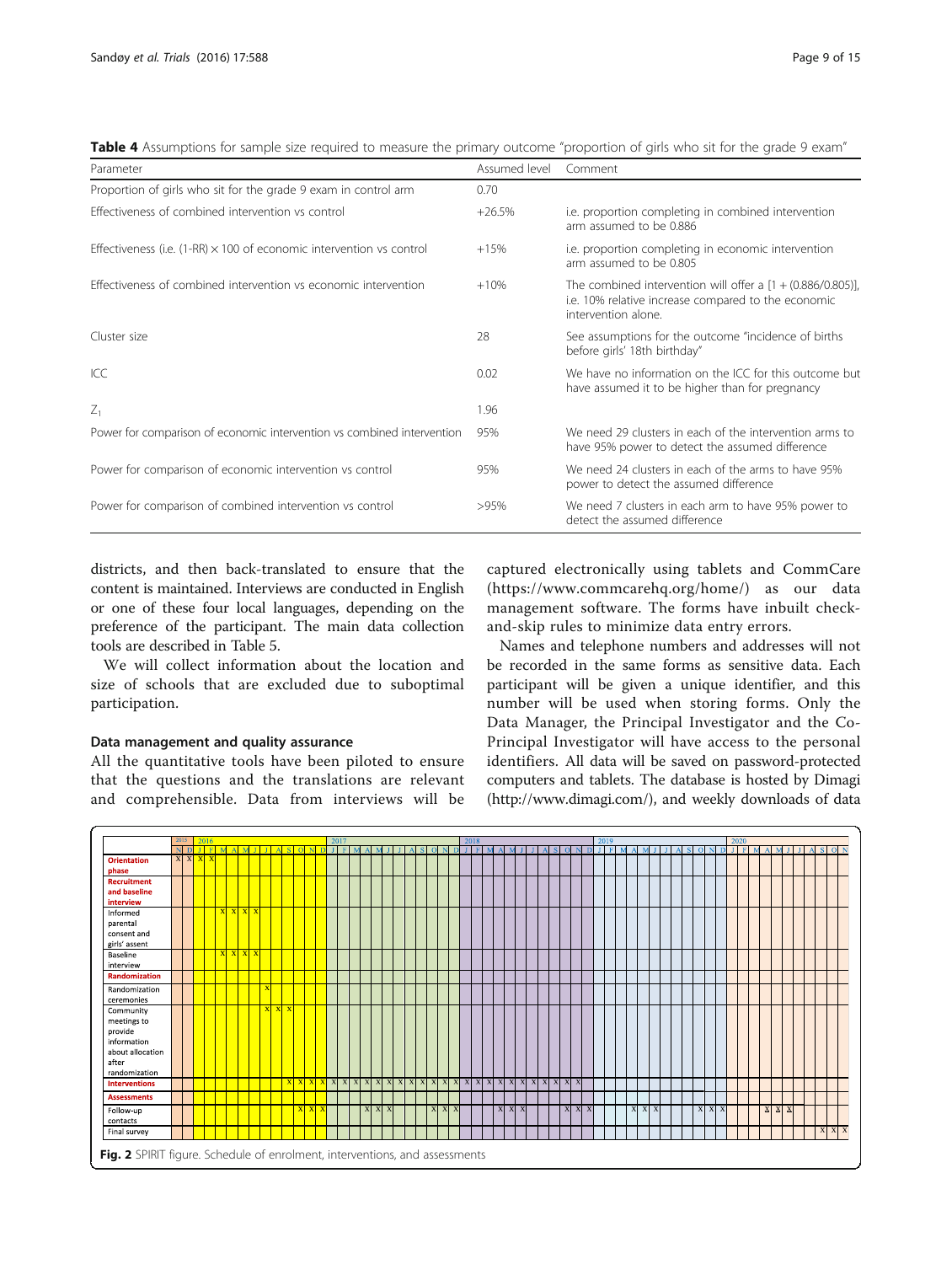#### <span id="page-9-0"></span>Table 5 Data collection elements

| Activity                        | Description                                                                                                                                                                                                                                                                                                                                                                                                                                                                                                                                                                                                                                                                                                                                                                                |
|---------------------------------|--------------------------------------------------------------------------------------------------------------------------------------------------------------------------------------------------------------------------------------------------------------------------------------------------------------------------------------------------------------------------------------------------------------------------------------------------------------------------------------------------------------------------------------------------------------------------------------------------------------------------------------------------------------------------------------------------------------------------------------------------------------------------------------------|
| Baseline survey                 | Trained research assistants conduct baseline face-to-face interviews with girls at school immediately after recruitment.<br>The structured questionnaires cover questions on date of birth (Additional file 4), marital status, previous childbearing,<br>household assets, perceived community norms related to education, early marriage and childbearing, and knowledge<br>about SRH and contraceptives (Additional file 5). Mobile phone numbers of participating girls (if any), parents/guardians<br>and close relatives or neighbours are recorded for use in the follow-up interviews (Additional files 4 and 6). Brief<br>interviews are also done with the girls' quardians about the educational attainment of the girls' parents and head<br>of household (Additional file 6). |
| Follow-up contacts              | All the girls in the trial will be contacted every 6 months via phone to update contact information and ask<br>questions about school attendance, employment, marital status and childbearing. Girls in the intervention arms will<br>be asked whether they have received the cash transfers and/or participated in the youth club meetings. To monitor<br>adverse events, girls will also be asked about hospitalizations and whether they have experienced problems due to<br>their participation in the trial. If the girl cannot be reached via phone, field-based research assistants will attempt to<br>meet and interview her (Additional files 7, 8, and 9).                                                                                                                       |
| Qualitative process evaluation  | IDIs and FGDs will be conducted to explore experiences with the various intervention components of purposively<br>selected girls, boys, parents/guardians, and other community members.                                                                                                                                                                                                                                                                                                                                                                                                                                                                                                                                                                                                    |
| Quantitative process evaluation | We will collect attendance lists from each youth club meeting and reports with counts of how many persons show<br>up at all parent – and community– meetings. Information on who has received cash transfers and payment of<br>school fees will be recorded. We will collect data on school performance, school attendance and exam results of all<br>study participants from school registers.                                                                                                                                                                                                                                                                                                                                                                                            |
| Final follow-up survey          | A phone-based final survey will be conducted at the end of 2020 when the majority of the girls will be above<br>18 years. The questionnaire will include measurements of the primary and secondary outcomes. If the girl cannot<br>be reached via phone, field-based research assistants will attempt to meet her face-to-face. If additional funding is<br>secured we will consider doing these interviews face-to-face instead.                                                                                                                                                                                                                                                                                                                                                          |

FGD focus group discussion, IDI in-depth interview, SRH sexual and reproductive health

are done to a secure server owned by the University of Bergen. When the trial is completed, all personal identifiers will be deleted.

In the qualitative process evaluation, we will seek permission to audio record the individual interviews and focus group discussions using digital recorders. The recordings will be transcribed and translated verbatim. A senior researcher will review the transcripts to ensure that they contain word by word transcriptions and translations that retain original meanings, with a particular caution to retain culturally embedded content.

## Statistical methods

The data will be analysed with Stata 14 (StataCorp, College Station, TX, USA) software. The outcomes will be captured in time-to-event, binary and continuous variables. Descriptive statistics will be used to describe continuous and categorical variables. We will compare outcomes between the three arms: the economic arm versus the control arm, the combined arm versus the control arm, and the economic arm versus the combined intervention arm. Analyses will be by intention-to-treat (ITT).

The childbearing outcomes will be measured based on the participants' responses to the questions "Have you ever given birth to a baby who was born alive?", "Have you ever given birth to a baby who was born dead?", "If yes, on which date and which year did you give birth?" and "How many months pregnant were you when you gave birth?". We will count stillbirths after 6 months or 28 weeks pregnancy as births. Pregnancies conceived

before the intervention starts will be excluded from the analysis of effects on childbearing and pregnancy.

For the incidence measures of childbearing, survival analysis using Cox regression will be employed. Timeon-study will be used as the timescale when measuring outcomes occurring within 8 months or 2 years of the end of the intervention period, and age will be the timescale when measuring outcomes before the 16th and 18th birthdays. Proportions will be compared using generalized estimating equations (GEE) with a log link. The ICC will be reported for all primary and secondary outcomes. Any remaining imbalances of predictors of the outcomes after randomization will be adjusted for in the regression models. In all models, we will also adjust for potential confounders such as age. When there are missing values, we will explore whether data is missing completely at random (MCAR) or whether data is missing at random (MAR). If MCAR and MAR are satisfied, we will do complete case analysis and explore multiple imputation using Stata software.

Equity effects will be examined by comparing distributions of primary and secondary outcomes between wealth tertiles and educational tertiles within each trial arm. Inequality will also be analysed using the concentration index.

Further details will be provided in a separate statistical analysis plan.

#### Qualitative data analysis

The content of the qualitative data from IDIs and FGDs will be explored on the same day as interviews and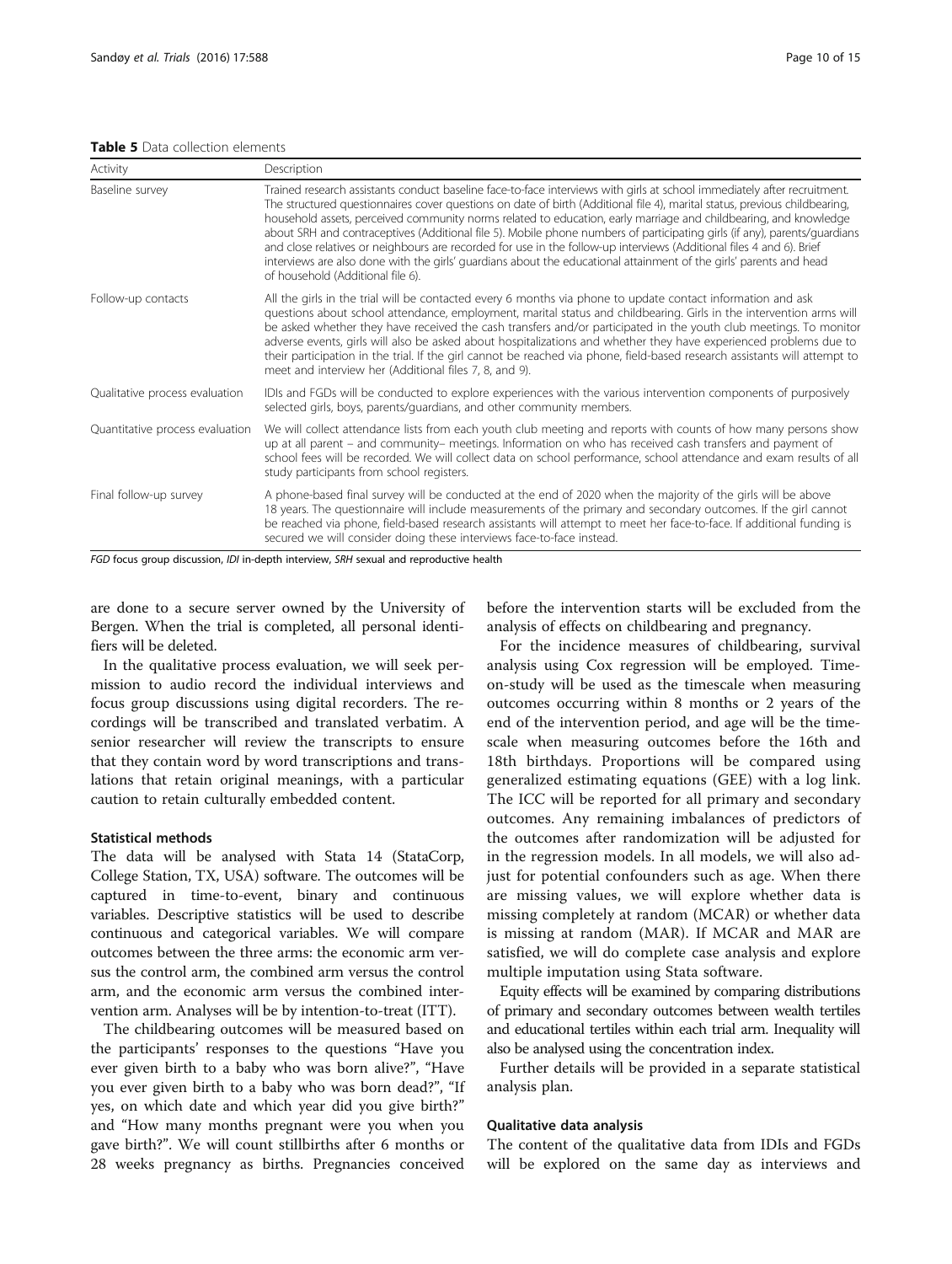FGDs are done, and the researchers will adjust the interview guides to enhance their relevance. The transcribed and translated texts will be entered into QSR NVIVO 10. The analysis of the interviews, FGDs, open-ended questions from log forms and observations will follow a classical approach employing Malterud's 'Systematic text condensation' [[57](#page-14-0)], a descriptive and explorative method for thematic cross-case analysis drawing upon Giorgi's psychological phenomenological analysis. Systematic text condensation consists of the following four steps: (1) total impression; (2) identifying and sorting meaning units; (3) condensation; (4) synthesizing.

### Data monitoring

A Data Monitoring Committee (DMC) with three members has been established. The committee will be independent of the project management team. The committee will advise on study modification or termination based on its reviews of data. A charter for the DMC has been developed and can be obtained from the authors. The DMC will review the follow-up rates from the 6-monthly surveys.

## Benefits and harms

Participants in the intervention arms will benefit from what the intervention packages offer. If the intervention packages are found to have a positive impact and the government consequently introduces a similar programme, adolescents and their families in many communities may benefit.

Unanticipated problems or adverse events such as deaths and hospitalizations and whether these are likely to be related to the trial, will be recorded and reported to the ethics committees (UNZABREC and REK-West) and the Data Monitoring Committee.

## Auditing

All community and parent meetings will be captured photographically if those present consent, and a report form will be filled in that automatically captures GPS coordinates to verify the place and time of the meetings. Youth club and community meetings will be regularly monitored by the research team to observe the quality of the delivery of the intervention.

An external expert assigned by CISMAC will conduct annual monitoring visits during study implementation. If challenges are detected, an action plan to address these will be prepared.

### Adaptions

The intervention will be adaptive, i.e. elements in the intervention package delivered to a cluster will be modified if obstacles to the implementation of the intervention are encountered, the participation is suboptimal or if important changes occur. When the Project Management

Team believes it is important to make substantial adaptions of the trial design, CISMAC will be asked to critically consider whether the proposed adaptions are necessary and sufficient. Important protocol modifications will be reported to the DMC, UNZABREC and REK-West, and registered in ISRCTN and clinicaltrials.gov.

## Access to data

The data will be owned by the University of Bergen and the University of Zambia. Project management team members will have access to the data. Other requests for access will be considered after 3 years of trial completion.

### Dissemination plan

This protocol was written following the Standard Protocol Items: Recommendations for Interventional trials (SPIRIT) checklist (see Additional file [10\)](#page-12-0). Dissemination of the research findings will be done through scientific articles in peer-reviewed journals, reports and presentations at national and international academic- and policy-related conferences. We will report findings according to the Consolidated Standards of Reporting Trials (CONSORT) guidelines. Protocol modifications will be reported when disseminating findings. Authorship of scientific articles emerging from the study will be decided upon following guidelines from the International Committee of Medical Journal Editors.

We have established an advisory group with representatives from the MoGE, Ministry of Health (MoH), Ministry of Gender, and the Ministry of Traditional Affairs. We will share and discuss research findings with the group and other key stakeholders in Zambia and the study communities.

## **Discussion**

## Relevance and potential for impact

This trial will examine the effectiveness of two intervention components that have potential for scale-up and are in line with political priorities in Zambia. A welfare programme in the form of cash transfers is a particularly relevant approach to reduce the effects of poverty as the government is already implementing similar programmes. With payment of schools fees at secondary level, we will mimic what may happen if secondary education becomes free, like the previous government declared that they aimed to achieve [\[58](#page-14-0)]. The community component will examine the effects of a SRH curriculum that is in line with the new CSRHE framework from the MoGE and which will be scaled up in all Zambian schools. The programme we will test differs from the government's CSRHE programme in that it will include youths that are out-of-school, and parents and the wider community will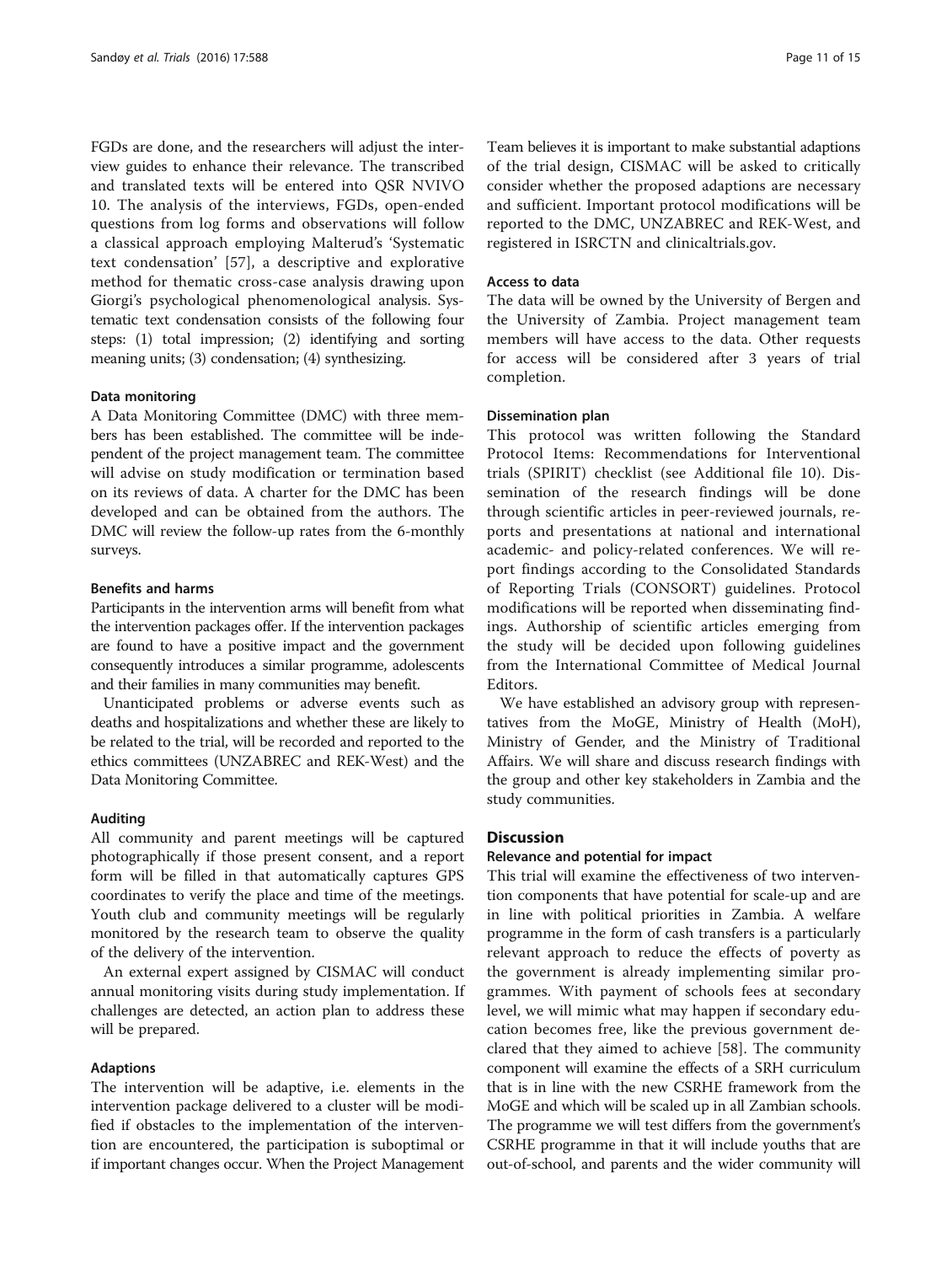also be engaged in a dialogue around the project's thematic focus to enhance community support to postpone childbearing and marriage and extend the period of staying in school for girls. A robust evaluation of these interventions is in line with the World Health Organization's recommendations for research on programmes to prevent early childbearing and marriage [\[10](#page-13-0)].

It seems plausible that the bigger the economic support is and the more intense the community intervention is, the stronger the impact may be. However, we have attempted to strike a balance between the scale and intensity of the intervention on the one hand and the wish to establish a programme that is feasible to implement and scale up. The cash transfers that will be offered amount to approximately the same per year as poor families receive through the government's 'Social Cash Transfer' scheme and are likely to be within the range that the government may consider if it were to implement a cash transfer programme for adolescent girls. This amount is estimated to be sufficient to pay for a school uniform and other school materials, and the combination of the cash transfers and payment of school fees will thus make schooling essentially free of cost for the family of an adolescent girl. Regarding the intensity of the community components, we have opted for biweekly meetings to ensure fairly frequent meetings while avoiding adding a huge additional work burden on teachers and CHAs/CHWs.

The sample size calculation has been based on an assumption that the impact of the interventions will be of more or less the same magnitude 2 years after the end of the intervention as at the end of the intervention period. Evaluations of cash transfer programmes have previously indicated that the effects of the cash transfers may continue for a few years after the intervention has come to an end, and in some cases, long-term impact has been found [[22](#page-13-0)]. However, long-term effects may depend on changes in norms taking place [\[27](#page-14-0)]. For the community component we expect that it will take some time for community norms to change, but we assume that if normative changes do take place, these will persist for some time after the end of the intervention programme. In fact, it is also possible that the effects strengthen over time, if the interventions initiate a positive process of social and economic change in the communities. However, it is difficult to predict whether this will actually be the case. We have thus included both a primary outcome that will measure the effects on childbirth from pregnancies conceived up to the end of the intervention period, and an outcome that will measure longer-term effects.

Adolescent pregnancy rates are particularly high among girls who have never attended school, and the earlier a girl drops out of school, the higher is the likelihood that she gets pregnant at an early age [\[49](#page-14-0)]. We will

be recruiting girls enrolled in grade 7 and this obviously implies that we will miss vulnerable girls who do not reach that level of schooling. We have chosen to study the effects of intervening at the transition point between primary and secondary school due to cost and time considerations, but are mindful that we may underestimate the potential effects the interventions could have had if they were implemented at an earlier stage reaching a higher proportion of the most vulnerable participants.

### Bias and confounding

We recognize that adolescence is a period in which many migrate to go to school in other areas, to seek work or to get married [[59\]](#page-14-0). Migration can increase the risk of loss to follow-up of participants, and attrition can reduce the power to detect differences between the study arms, and it can lead to selection bias if those who are lost are different from those who remain in the study. We will attempt to minimize selection bias by providing incentives for follow-up contact interviews and by introducing additional incentives if we experience substantial differential post-randomization dropout, and by including girls who only consent to providing information during follow-up rounds but refuse to receive the intervention. Telephone-based follow-up is likely to be a more feasible method to keep in touch with participants than if we were to track them physically, and contact details will be updated as part of these regular follow-up contacts. In order to incentivize participants to respond to follow-up contacts, replying to these calls will be a prerequisite for receiving the economic support in the intervention arms, and girls in the control arm will be offered a small compensation (of approximately ZMW 20) as a token of appreciation of their time. Girls in the intervention arms will be offered the same compensation after the intervention period is over. We will also invest the necessary resources to physically track the girls if we cannot reach them by phone.

Reporting bias is also a potential risk since all the outcome measurements will be based on self-reports. We hope to minimize recall bias by contacting the participants every 6 months and asking them questions about school enrolment, pregnancy, childbirth and marriage. In addition, some of the self-reported measures can be validated against information from other sources such as school attendance registers and examination records. It is possible that the power to detect differences could be higher for pregnancy-focused measurements than birth measurements since these can capture pregnancies that end in spontaneous or induced abortion. However, many women will avoid reporting pregnancies that do not end in a live birth, and it seems logical that pregnancies are more likely to be under-reported than deliveries as the latter are more difficult to hide. Giving birth may also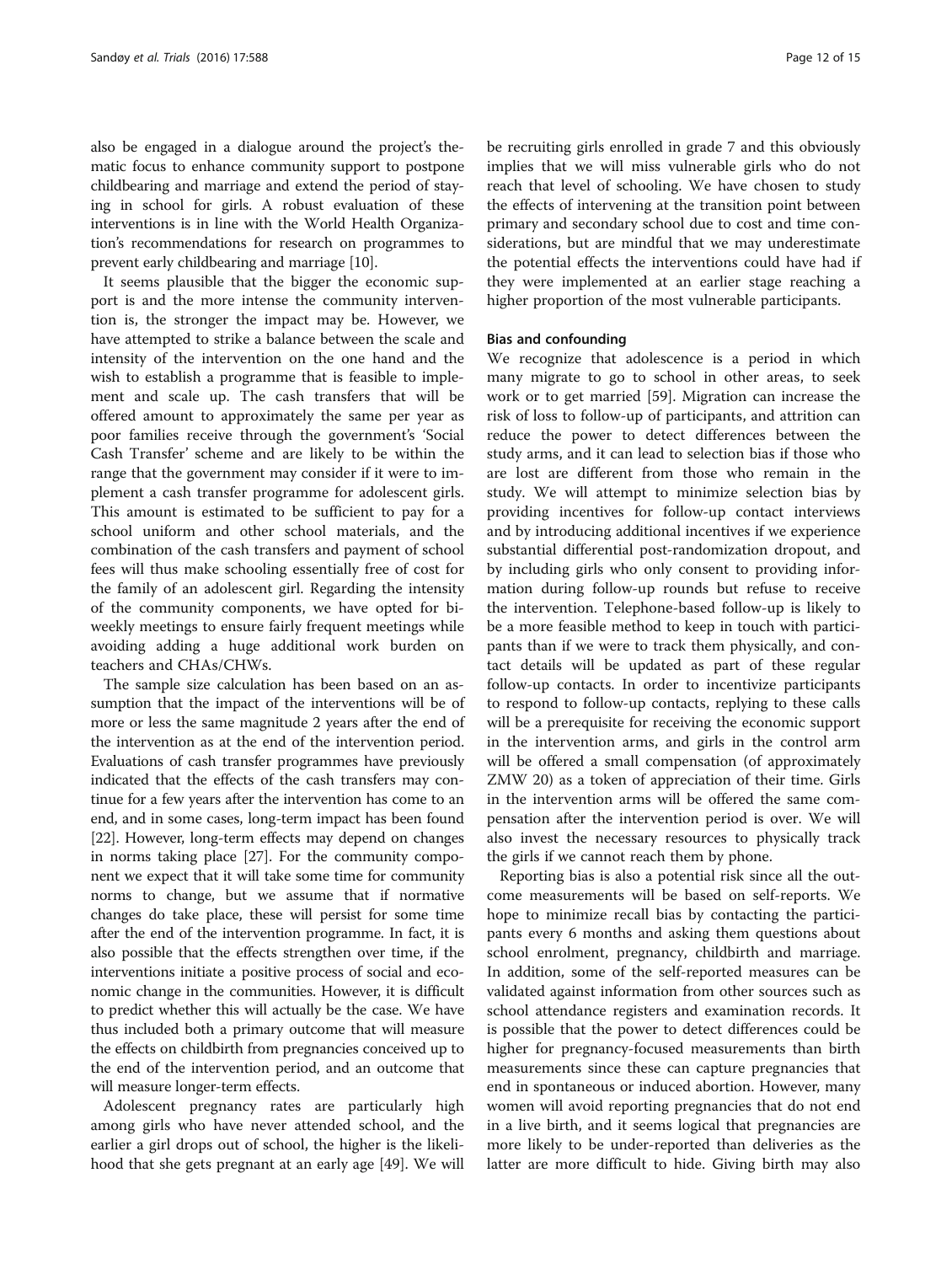<span id="page-12-0"></span>enhance a girl's social status. As the primary outcomes should be as valid measures of childbearing as possible, we have selected "given birth" although we recognize that there may be some under-reporting of births that ended with the death of the baby (e.g. stillbirths) as such deaths are associated with stigma [\[60\]](#page-14-0). We also risk that some girls may hesitate to report outcomes such as live births, marriage, sexual activity and school dropout due to fear of sanctions since they are aware that the study explicitly aims to prevent these outcomes. Underreporting is particularly problematic if it is differential between the study arms. We will attempt to reduce social desirability bias by asking sensitive questions towards the end of the interview when some degree of rapport has ideally been achieved, by emphasising that we would like them to give us information on all births, including stillbirths, that there will be full confidentiality, and that there will be no negative implications from the project if the girl drops out of school, gets married or pregnant.

Contamination is a potential risk in relation to the community component. Since some of the schools are only 8 km apart, some communities may have children in both the intervention and the control schools. It may moreover be difficult to prevent guardians and community members from the two other arms from attending community meetings in the combined intervention arm. We will aim to minimize contamination by restricting the youth club to pupils who are enrolled in grade 7 in the combined intervention schools at the start of 2016 and by employing intention-to-treat analysis.

## Conclusions

As far as we are aware, this will be the first cluster RCT to measure the effect of a package combining economic support and a community component to prevent adolescent childbearing in a LMIC. The intervention components have been carefully selected to ensure they will be feasible and sustainable to implement. Increased schooling among adolescent girls is likely to empower them economically [[61\]](#page-14-0) and cognitively, and combined with postponed childbearing this can enable them to better protect the health of their children [\[17](#page-13-0)] and themselves and moreover increases the probability that their future children will complete secondary school [[5](#page-13-0)]. The findings from this study will be highly relevant for programmes aiming to improve adolescent reproductive health in Zambia and in similar contexts.

## Trial status

The trial was still recruiting participants at the time of submission of the manuscript.

## **Endnotes**

<sup>1</sup>First conducted November 2013, updated in November 2014, using the search query (((pregnancy in adolescence [MeSH]) OR (Adolescent or teen or youth or youths or girls) AND (Pregnancy [MeSH] or pregnant\* or birth\* or childbirth OR marriage or Marriage [MeSH])) AND ((intervention or program or programme or trial or experiment or experimental) AND (random\*) OR (Controlled Clinical Trial [MeSH] or Clinical Trial [MeSH] or Clinical Trial, Phase III [MeSH] or Randomized Controlled Trial [MeSH]))). <sup>2</sup>

<sup>2</sup>Medline, Embase, Web of Science, PsycINFO, ERIC, EconLit, Campbell collaboration, Cochrane, CINAHL, POPLINE, LILACS, African Index Medicus, Index Medicus for the Eastern Mediterranean Region, Global Development Finance, Economic Outlook Database, and World Bank e-library.

## Additional files

[Additional file 1:](dx.doi.org/10.1186/s13063-016-1682-9) Information sheet and consent form for parents about the Research Initiative to Support the Empowerment of Girls (RISE). (PDF 425 kb) [Additional file 2:](dx.doi.org/10.1186/s13063-016-1682-9) Information sheet and assent form for girls aged < 18 years about the Research Initiative to Support the Empowerment of Girls (RISE). (PDF 426 kb) [Additional file 3:](dx.doi.org/10.1186/s13063-016-1682-9) Information sheet and consent form for girls aged ≥ 18 years about the Research Initiative to Support the Empowerment of Girls (RISE). (PDF 427 kb) [Additional file 4:](dx.doi.org/10.1186/s13063-016-1682-9) Case record form. (DOCX 25 kb) [Additional file 5:](dx.doi.org/10.1186/s13063-016-1682-9) Baseline survey questionnaire 2016. (DOCX 56 kb) [Additional file 6:](dx.doi.org/10.1186/s13063-016-1682-9) Parent/guardian questionnaire at time of giving consent. (DOCX 21 kb) [Additional file 7:](dx.doi.org/10.1186/s13063-016-1682-9) Field-based follow-up contact questionnaire for control arm. (DOCX 39 kb) [Additional file 8:](dx.doi.org/10.1186/s13063-016-1682-9) Field-based follow-up contact questionnaire for economic intervention arm. (DOCX 39 kb)

[Additional file 9:](dx.doi.org/10.1186/s13063-016-1682-9) Field-based follow-up contact questionnaire for combined intervention arm. (DOCX 40 kb)

[Additional file 10:](dx.doi.org/10.1186/s13063-016-1682-9) SPIRIT checklists with recommended items to address in a clinical trial protocol and related documents. (DOC 121 kb)

#### Abbreviations

CHA: Community health assistant; CHW: Community health worker; CRCT: Cluster randomized controlled trial; CSRHE: Comprehensive Sexual and Reproductive Health Education; DEBS: District Education Board Secretary; DMC: Data Monitoring Committee; FGD: Focus group discussion; FinQ: Final questionnaire; FupQ: Follow-up contact questionnaire; HIV: Human immunodeficiency virus; HSV-2: Herpes simplex virus type 2; IDI: In-depth interview; LMIC: Low- and middle-income country; MoGE: Ministry of General Education; MoH: Ministry of Health; PTA: Parent-Teacher Association; RCT: Randomized controlled trial; SRH: Sexual and reproductive health; STI: Sexually transmitted infection; ZCPH: Zambia Census of Population and Housing

#### Acknowledgements

The project is part of the portfolio of the Centre for Intervention Science in Maternal and Child Health (CISMAC), a Centre for Excellence (CoE) funded by the Research Council of Norway (RCN) and the UiB. We would like to thank Justus Hofmeyr (University of Fort Hare) for coming up with the idea for this study, and Halvor Sommerfelt (CISMAC), Leif Edvard Aarø (the Norwegian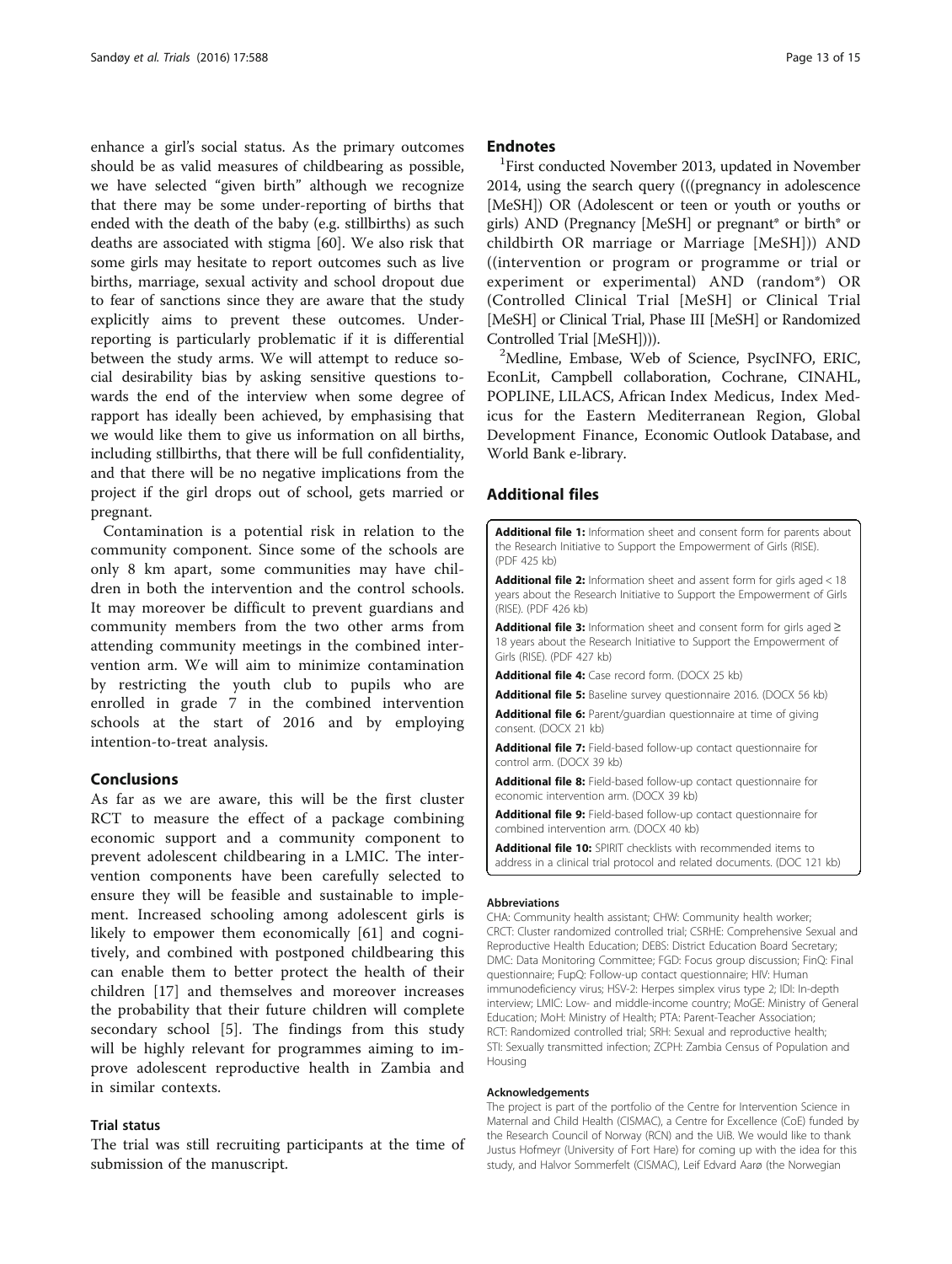<span id="page-13-0"></span>Institute of Public Health), Jose Martines (CISMAC), Ole Fritjof Norheim (University of Bergen), Simon Cousens (London School of Hygiene and Tropical Medicine), Kjell Arne Johansson (University of Bergen), and David Ross (WHO) for important inputs to the protocol. We are grateful to the MoGE, MoH, Forum for African Women Educationalists of Zambia (FAWEZA), Campaign for Female Education (Camfed), and Ministry of Community Development and Social Welfare for advice and to the DEBS offices in all the study districts for assistance in accessing schools that we would like to include in the study.

#### Funding

The Research Council of Norway will fund the trial through its Centres of Excellence scheme to the Centre for Intervention Science in Maternal and Child Health (CISMAC; project number 223269) and through the Global Health and Vaccination Programme (GLOBVAC; project number 248121). The University of Bergen (UiB) and the University of Zambia (UNZA) will fund the positions of the involved researchers from their institution, and the University of Bergen will fund fellowships for one PhD candidate and 2.5 postdoctoral fellows involved in the project. The Research Council of Norway and the University of Bergen have not played any role in study design or management. CISMAC has contributed with scientific support and advice.

#### Availability of data and materials

Not applicable.

### Authors' contributions

IFS, PM, MM, JZ, EM, AB, MCM, OM, BT, CJ, LK, KF, KMM and RB have participated in the conceptualization and design of the trial. IFS, MM, PM, JZ, EM, MCM, CJ, LK, AB, JS, KMM and RB have participated in planning of the procedures and the detailed content of the interventions. IFS was responsible for development of the protocol, drafted, revised and finalized the manuscript, undertook the trial registration and conducted the sample size calculation. PM drafted the statistical analysis plan. OM, AB, BT, KF, LK, PM, JS, MCM, JZ, CJ, KMM and MM participated in the revision of the manuscript. All authors approved the final manuscript.

#### Competing interests

The authors declare that they have no competing interests.

#### Consent for publication

Not applicable.

#### Ethics approval and consent to participate

The protocol has been approved by the University of Zambia Biomedical Research Ethics Committee (ref no 021- 06-15) and the Regional Ethics Committee of Western Norway (ref no 2015/895). Permissions have been obtained from the MoGE and MoH and district education offices in Zambia to conduct the trial in schools in the study districts and to engage teachers and CHAs/CHWs in the community component. Since some girls and parents/ guardians may be sceptical to the intervention programme, but not to being interviewed, we will inform those who are reluctant to consent/assent that they can participate in the trial even if they do not want to receive the interventions. Girls who do not assent/consent, and the girls whose parents/guardians decline, will not be included in the study. There will be no disadvantages to those who do not participate, and participants can withdraw from the study at any point in time. All interviews will be conducted in privacy and strict confidentiality will be kept.

## Author details

<sup>1</sup>Center for Intervention Science in Maternal and Child Health (CISMAC), Centre for International Health (CIH), University of Bergen, Bergen, Norway. <sup>2</sup> Centre for International Health, University of Bergen, Bergen, Norway. <sup>3</sup>Department of Global Public Health and Primary Care (IGS), University of Bergen, Bergen, Norway. <sup>4</sup>Department of Public Health, School of Medicine, University of Zambia, Lusaka, Zambia. <sup>5</sup>Department of Educational Psychology, School of Education, University of Zambia, Lusaka, Zambia. <sup>6</sup>Christian Michelsens Institute, Bergen, Norway. <sup>7</sup>Norwegian School of Economics, Bergen, Norway. <sup>8</sup>Central Statistical Office, Zambia, Lusaka, Zambia.

#### Received: 15 July 2016 Accepted: 5 November 2016 Published online: 09 December 2016

#### References

- United Nations Population Fund. Motherhood in childhood. Facing the challenge of adolescent pregnancy. The State of World Population 2013. New York: UNFPA; 2013.
- 2. Mokdad AH, Forouzanfar MH, Daoud F, Mokdad AA, El Bcheraoui C, Moradi-Lakeh M, et al. Global burden of diseases, injuries, and risk factors for young people's health during 1990-2013: a systematic analysis for the Global Burden of Disease Study 2013. Lancet. 2016;387(10036):2383–401.
- 3. Gibbs CM, Wendt A, Peters S, Hogue CJ. The impact of early age at first childbirth on maternal and infant health. Paediatr Perinat Epidemiol. 2012;26:259–84.
- 4. Paranjothy S, Broughton H, Adappa R, Fone D. Teenage pregnancy: who suffers? Arch Dis Child. 2009;94(3):239–45.
- 5. Fall CHD, Sachdev HS, Osmond C, Restrepo-Mendez MC, Victora C, Martorell R, et al. Association between maternal age at childbirth and child and adult outcomes in the offspring: a prospective study in five lowincome and middle-income countries (COHORTS collaboration). Lancet Glob Health. 2015;3(7):e366–77.
- 6. Ganchimeg T, Ota E, Morisaki N, Laopaiboon M, Lumbiganon P, Zhang J, et al. Pregnancy and childbirth outcomes among adolescent mothers: a World Health Organization multicountry study. BJOG. 2014;121 Suppl 1:40–8.
- 7. Ganchimeg T, Mori R, Ota E, Koyanagi A, Gilmour S, Shibuya K, et al. Maternal and perinatal outcomes among nulliparous adolescents in low- and middleincome countries: a multi-country study. BJOG. 2013;120(13):1622–30.
- 8. Althabe F, Moore JL, Gibbons L, Berrueta M, Goudar SS, Chomba E, et al. Adverse maternal and perinatal outcomes in adolescent pregnancies: the Global Network's Maternal Newborn Health Registry study. Reprod Health. 2015;12 Suppl 2:S8.
- 9. March of Dimes, PMNCH, Save the Children, WHO. Born too soon: the Global Action Report on preterm birth. Geneva: World Health Organization; 2012.
- 10. World Health Organization. WHO guidelines on preventing early pregnancy and poor reproductive health outcomes among adolescents in developing countries. Geneva: World Health Organization; 2011.
- 11. Central Statistical Office (CSO), Ministry of Health (MOH), Tropical Diseases Research Centre (TDRC), University of Zambia, Macro International Inc. Zambia Demographic and Health Survey 2007. Calverton, Maryland, USA: CSO, Macro International Inc; 2009.
- 12. Kenya National Bureau of Statistics (KNBS), ICF Macro. Kenya Demographic and Health Survey 2008-09. Calverton, MD: KNBS and ICF Macro; 2010.
- 13. National Statistical Office (NSO), ICF Macro. Malawi Demographic and Health Survey 2010. Zomba, Malawi, and Calverton, MD, USA: NSO and ICF Macro; 2011.
- 14. Alan Guttmacher Institute. Into a new world: young women's sexual and reproductive lives. New York: AGI; 1998.
- 15. Lloyd CB, Mensch BS, Mensch B. Marriage and childbirth as factors in dropping out from school: an analysis of DHS data from Sub-Saharan Africa. Popul Stud. 2008;62(1):1–13.
- 16. Schäferhoff M, Evans D, Burnett N, Komaromi P, Kraus J, Levin A, et al. Estimating the costs and benefits of education from a health perspective. Background paper for the Oslo Summit on Education for Development. Executive Summary. Oslo: Norwegian Agency for Development Cooperation  $– NORAD: 2015$
- 17. Gakidou E, Cowling K, Lozano R, Murray CJ. Increased educational attainment and its effect on child mortality in 175 countries between 1970 and 2009: a systematic analysis. Lancet. 2010;376(9745):959–74. Epub 21 September 2010.
- 18. Verspoor A, with the SEIA team. At the crossroads: choices for secondary education in Sub-Saharan Africa. Washington, DC: The International Bank for Reconstruction and Development/The World Bank; 2008.
- 19. Warrington M, Kiragu S. "It makes more sense to educate a boy": Girls 'against the odds' in Kajiado, Kenya. Int J Educ Dev. 2012;32(2):301–9.
- 20. Pengele M, Mazimba C. Promoting family planning in Zambia. Baseline study report. Scaling Up Family Planning Services in Zambia (SUFP) Program. London: Department for International Development; 2013.
- 21. Moore AM, Biddlecom AE, Zulu EM. Prevalence and meanings of exchange of money or gifts for sex in unmarried adolescent sexual relationships in sub-Saharan Africa. Afr J Reprod Health. 2007;11(3):44–61.
- 22. Taaffe J, Cheikh N, Wilson D. The use of cash transfers for HIV prevention are we there yet? Afr J AIDS Res. 2016;15(1):17–25.
- 23. Oringanje C, Meremikwu MM, Eko H, Esu E, Meremikwu A, Ehiri JE. Interventions for preventing unintended pregnancies among adolescents. Cochrane Database Syst Rev. 2016;2:CD005215.
- 24. Hindin MJ, Kalamar AM, Thompson TA, Upadhyay UD. Interventions to prevent unintended and repeat pregnancy among young people in low-